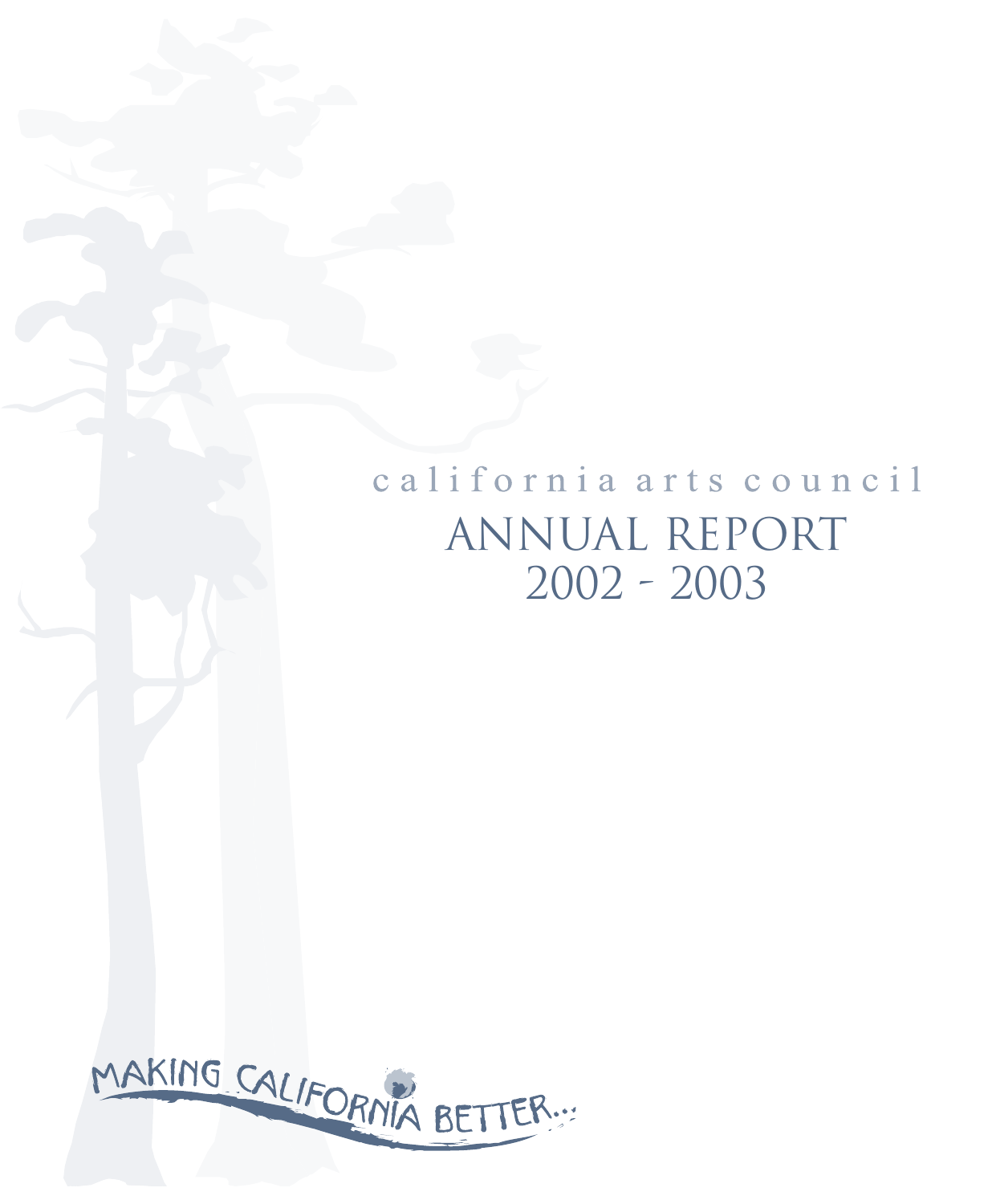Dear Friends of the Arts:

Despite weathering difficult fiscal storms, the arts in California persevere.

The budget crisis facing our state challenges every department in state government. While state support for the California Arts Council was cut in fiscal year 2002-03 by 34%, from \$25.5 million to \$17.5 million, the agency is proud to have accomplished many goals over the past year, including support of California's arts communities and infrastructure networks, partnerships with other state agencies, and demonstrations of the importance of arts education.

More than 1,300 grants were awarded to deserving artists, arts organizations and local governments, from 54 counties all across California. From artists working in classrooms with schoolchildren to diverse ethnic community groups celebrating cultural festivals to symphonies, theaters, dance companies, cultural centers, and museums, the support provided by the Arts Council was critical to the long term viability of these organizations, as well as providing rich cultural opportunities to all Californians. Arts Council grants programs continued to support excellence in, and access to, the arts.

We know that the arts are vital to revealing who we are, promoting dialogue between California's diverse cultures, providing added value to the education of our youth, and serving as a generator for job creation. By funding these groups and encouraging communications among the state's arts organizations, the Arts Council fulfilled an important role contributing to the California's economic engine putting people to work and filling state and local tax coffers. It is critical that we continue to recognize the value and impact of the arts and realize that public funding for the arts is a crucial investment in California's identity, its economic growth, and its distinct cultural character.

Unfortunately, due to the drastic 94% cut suffered by the Arts Council in the 2003-04 fiscal year, the agency was forced to suspend its regular grants programs and award the fewest grants ever in its 28-year history. Presently, the Arts Council is operating in a greatly reduced capacity resulting from the precipitous drop in funding from \$18 million to \$1.1 million. We hope the 2003-04 Annual Report will provide a clear perspective on arts funding in California proving the importance of the arts for all Californians.

Barbara George

Barbara George Barbara Barry Hessenius

BangHenser

Chair, California Arts Council Director, California Arts Council



**Arts Council Members** Barbara George, Chair; Phyllis Epstein, Vice Chair; Dr. Jerrold Hiura, Vice Chair; Michael Alexander; Annette Bening; Jane Boeckmann; Aurelia Mika Chang; Steven J. Fogel; Marcy Friedman; Michael Rubel



**Arnold Schwarzenegger, Governor**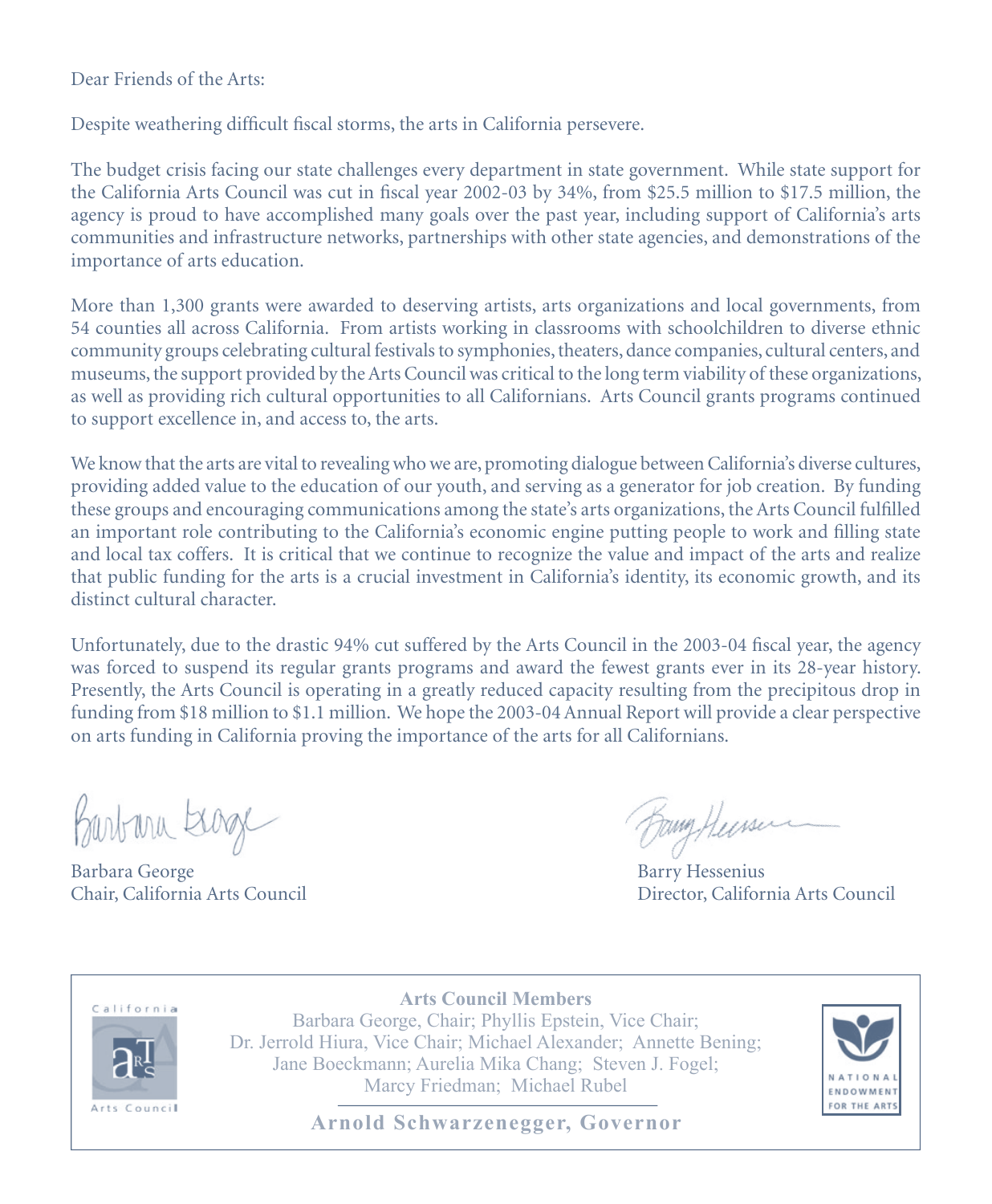## 2002-03 ANNUAL REPORT

| <b>OTHER BENEFITS TO THE STATE [14]</b> |  |
|-----------------------------------------|--|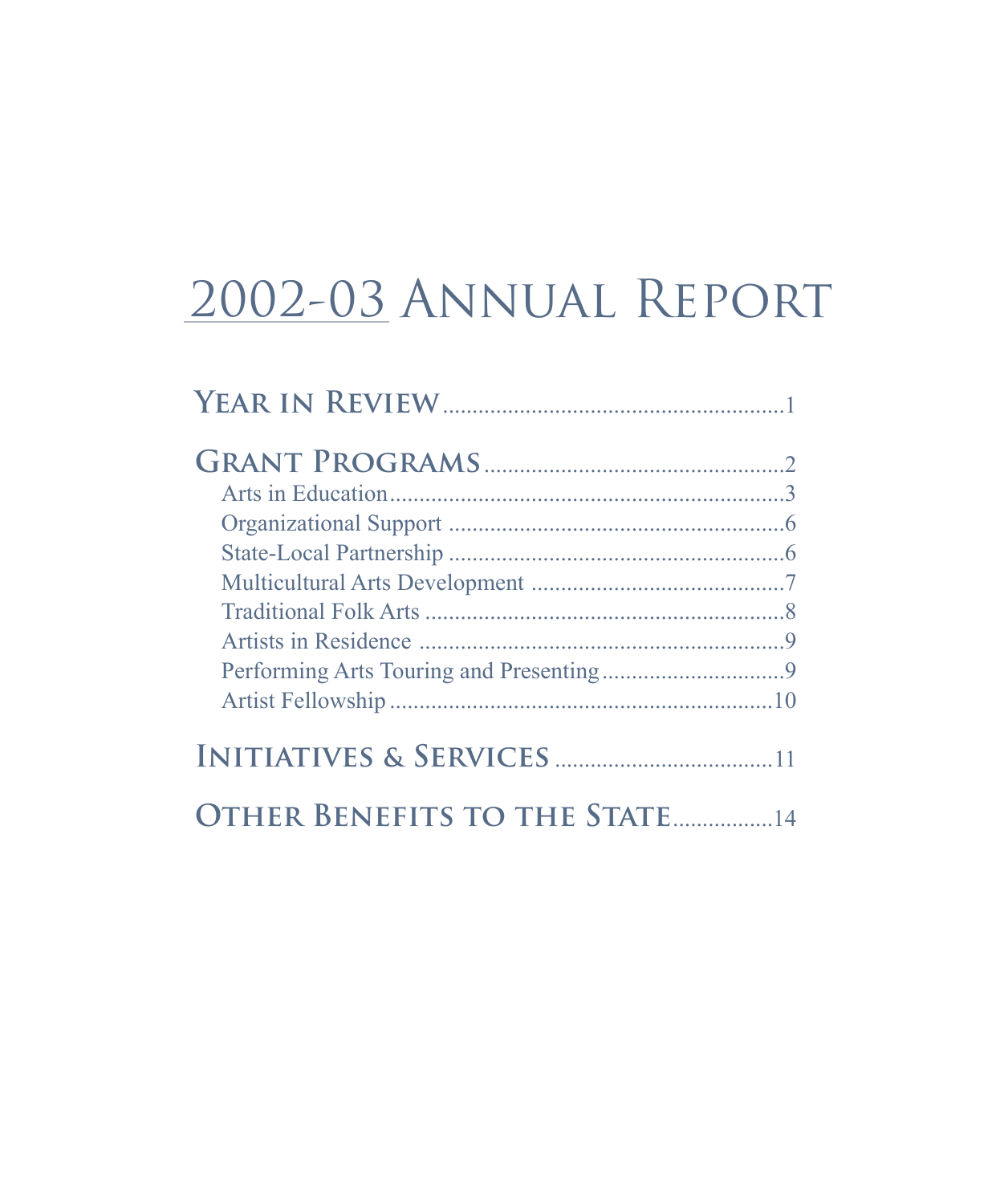# YEAR IN REVIEW

The California Arts Council 2002-03 Annual Report recounts the achievements and accomplishments of the Arts Council's 27<sup>th</sup> year; a year of great challenges due to budget reductions, and a general downturn in public and private support of the arts in the state. The CAC's 2002-03 budget topped \$18.4 million in legislative appropriations, exclusive of line item appropriations for special projects. This represents a 34% decrease over the prior year's allocation of \$27.7 million, and a 43% reduction from the agency's 2000-01 budget. The state's per capita support rank dropped 14 slots to 38 out of 50 states. The economic downturn resulted in the following for 2002-03:

- · Grant funding dropped by 31% from 2001-02 levels; from \$23.48 million to \$16.39 million; and
- · The number of grants awarded declined from 1,590 to 1,315.

Despite these reductions, the California Arts Council demonstrated its commitment to access and equity by:

- · Maintaining its complement of 16 grant programs and initiatives;
- · Expanding its online application protocol developed in partnership with the Western States Arts Federation (WESTAF);
- · Supporting grantees in 240 cities throughout California; and in 54 of the state's 58 counties;
- · Establishing the Arts Marketing Institute, with support from the Lila Wallace Foundation;
- Furthering its commitment to the development of statewide service organizations and multicultural network organizations through its Infrastructure Support Initiative; and
- · Furthering its relationship with other State agencies.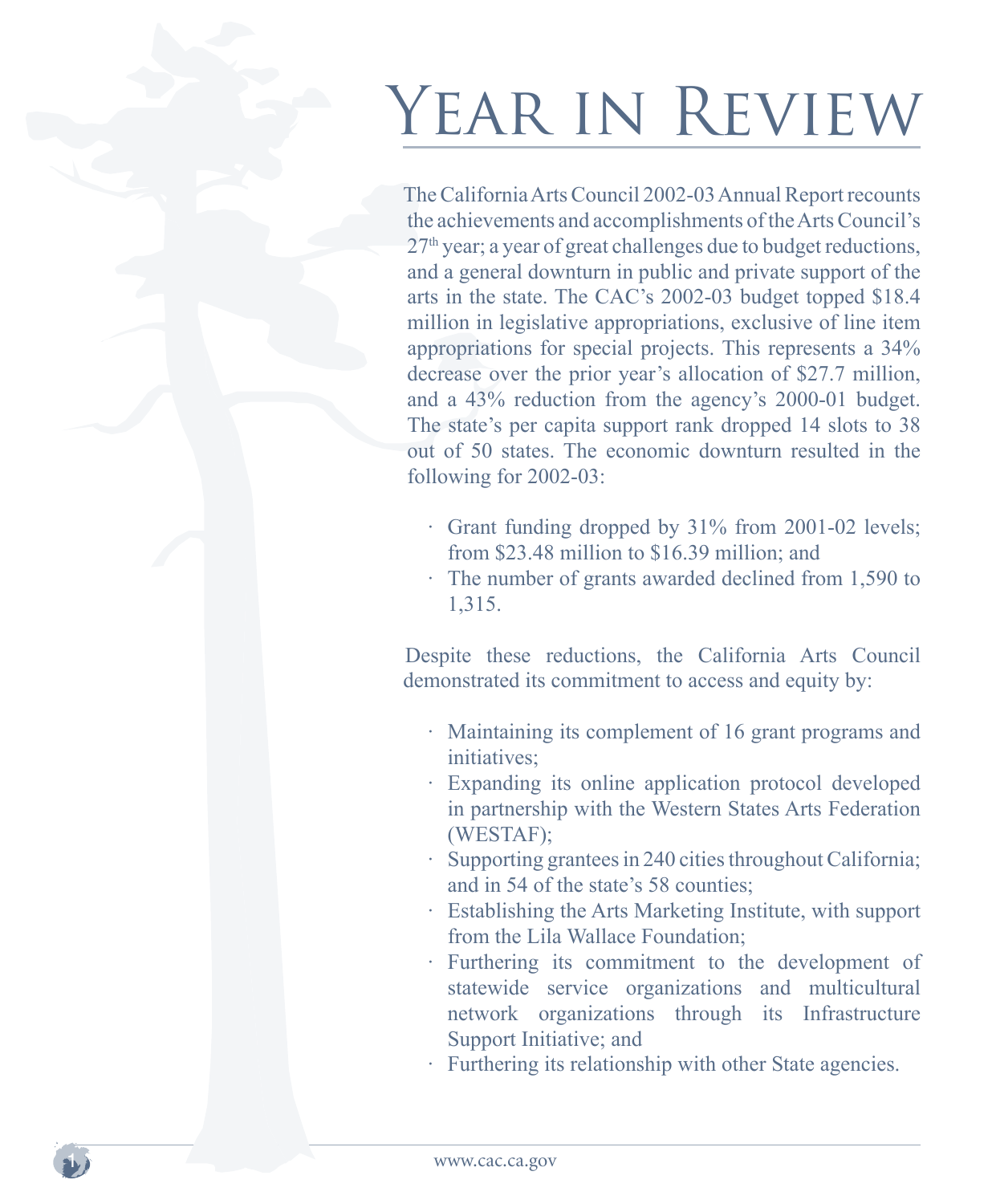# GRANT PROGRAMS

Through grant awards to artists, nonprofit arts organizations, and local governments, the California Arts Council furthers its legislative mandates and the mission of the agency. Grant awards help to support artistic programming, strengthen management capacity, assist in the employment of professional staff and artists, and provide access to the arts for all Californians. Grant programs are designed to extend the state's resources to as many groups and individuals as possible in order to reach and serve the rich diversity of California's communities. Grantees reported audiences totaling more than 14.8 million in their 2002-03 final reports; this figure includes more than 3.4 million youth participants. The Grant Program allocations were reduced by 31% from 2001-02 levels due to budget reductions. While grants were fewer, they were also smaller in the average.

| <b>GRANT PROGRAM</b><br><b>3-YEAR FUNDING HISTORY</b> |                            |                                |  |
|-------------------------------------------------------|----------------------------|--------------------------------|--|
| Year                                                  | <b>Number</b><br>of Grants | <b>Total</b><br><b>Awarded</b> |  |
| 2000-01                                               | 1,721                      | \$29,009,057                   |  |
| 2001-02                                               | 1,590                      | \$23,480,420                   |  |
| 2002-03                                               | 1,315                      | \$16,388,670                   |  |

[*Note:* **Due to a 94 percent reduction to the agency's 2003-04 budget, all grant programs have been placed on hiatus. See "Examples of Loss to California" for a fuller appreciation of the impact of budget cuts to this sector.]**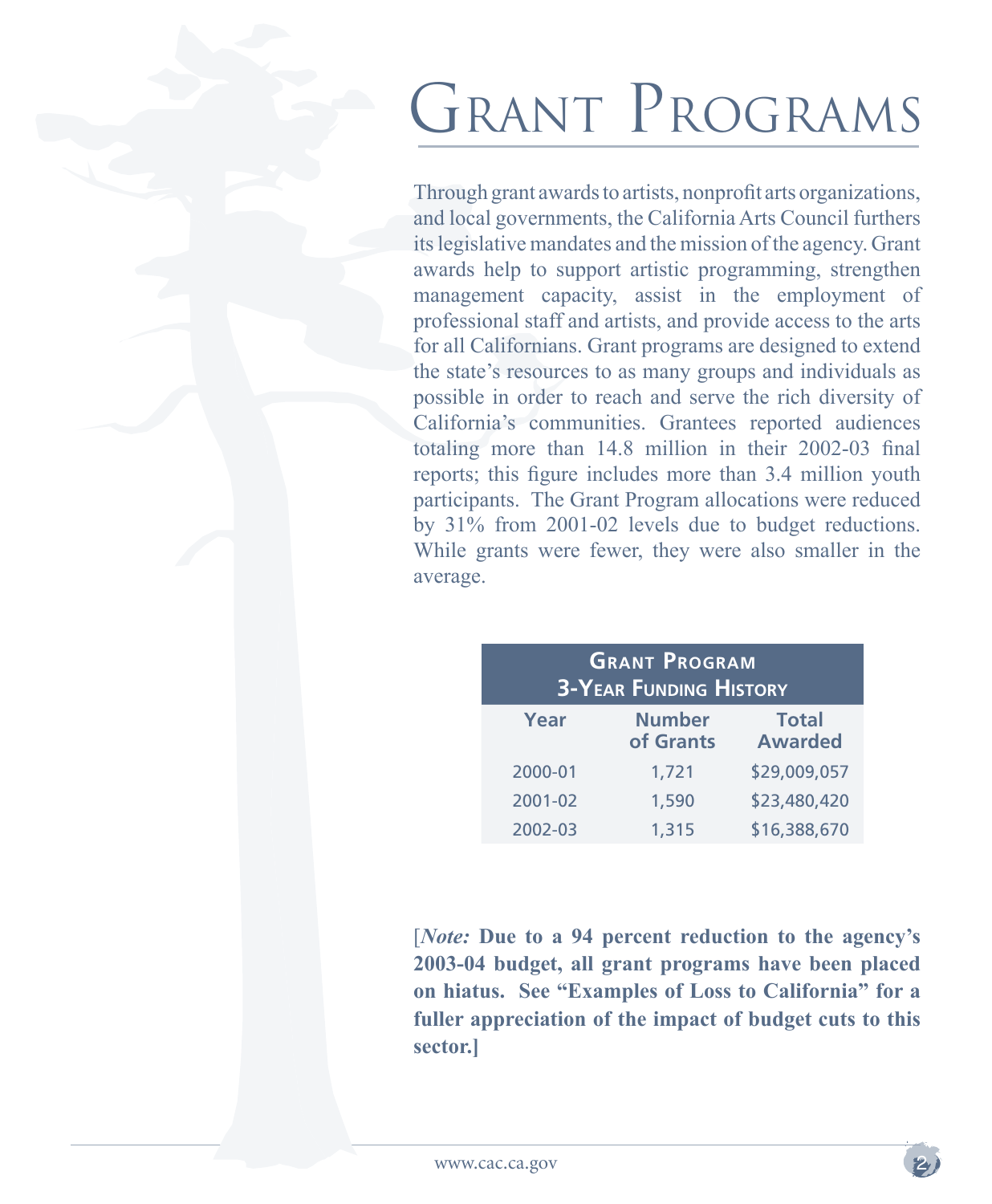## **Arts in Education Programs**

Since its inception, the California Arts Council has been committed to arts in education. In 2000- 01 the Arts Council dramatically expanded its Arts in Education (AIE) programs and its leadership role statewide by bringing the greatest number of artists and community arts resources in the history of the state into partnership with public schools. The Council's goal, like that of its partners - the California Department of Education, the California Alliance for Arts Education, the California Arts Project, and the California PTA - is to establish arts education in all schools, for all students, everyday.

In 2002-03, the Arts Council's Arts In Education Initiative provided funding support through the **Demonstration Projects** program, and the **Arts Partnerships for Education** program the **Local Arts Education Partnership** program, the **Artists in Schools** program. Funding support was also provided to the educational outreach programs conducted by CAC grantees in other programs. Together these initiatives multiplied arts education offerings to hundreds of schools in every region

| <b>ARTS IN EDUCATION</b><br><b>3-YEAR FUNDING HISTORY</b> |                       |                                |  |
|-----------------------------------------------------------|-----------------------|--------------------------------|--|
| Year                                                      | # of<br><b>Grants</b> | <b>Total</b><br><b>Awarded</b> |  |
| 2000-01                                                   | 274                   | \$9,773,984                    |  |
| 2001-02                                                   | 300                   | \$7,000,072                    |  |
| 2002-03                                                   | 172                   | \$6,394,328                    |  |

of the state, reaching 266,547 students thereby helping to prepare the next generation for the demands of the future, and supporting California's effort to remain the global center of creativity and innovation. **Overall, all CAC grantees reported more than three million service contacts with young people.**

**Demonstration Projects** were established to evaluate *how* art makes a difference—both for individual students and for individual schools. Each project was a partnership between an arts organization and an educational institution. **In 2002, 55 major projects were funded engaging 135,839 young people.**

#### **Example of the Loss to California Due to Cuts**

Through their award-winning social outreach program, *The Red Ladder Theatre Company*, San Jose Repertory Theater used theater arts to teach at-risk students through a variety of learning styles.

In concert with a comprehensive reading, language and theater program, third grade reading scores at Horace Mann Elementary School rose from the 18th percentile to the 35th percentile.

Horace Mann's Academic Performance Index (API) jumped 44 points, a full 31 points above its targeted increase.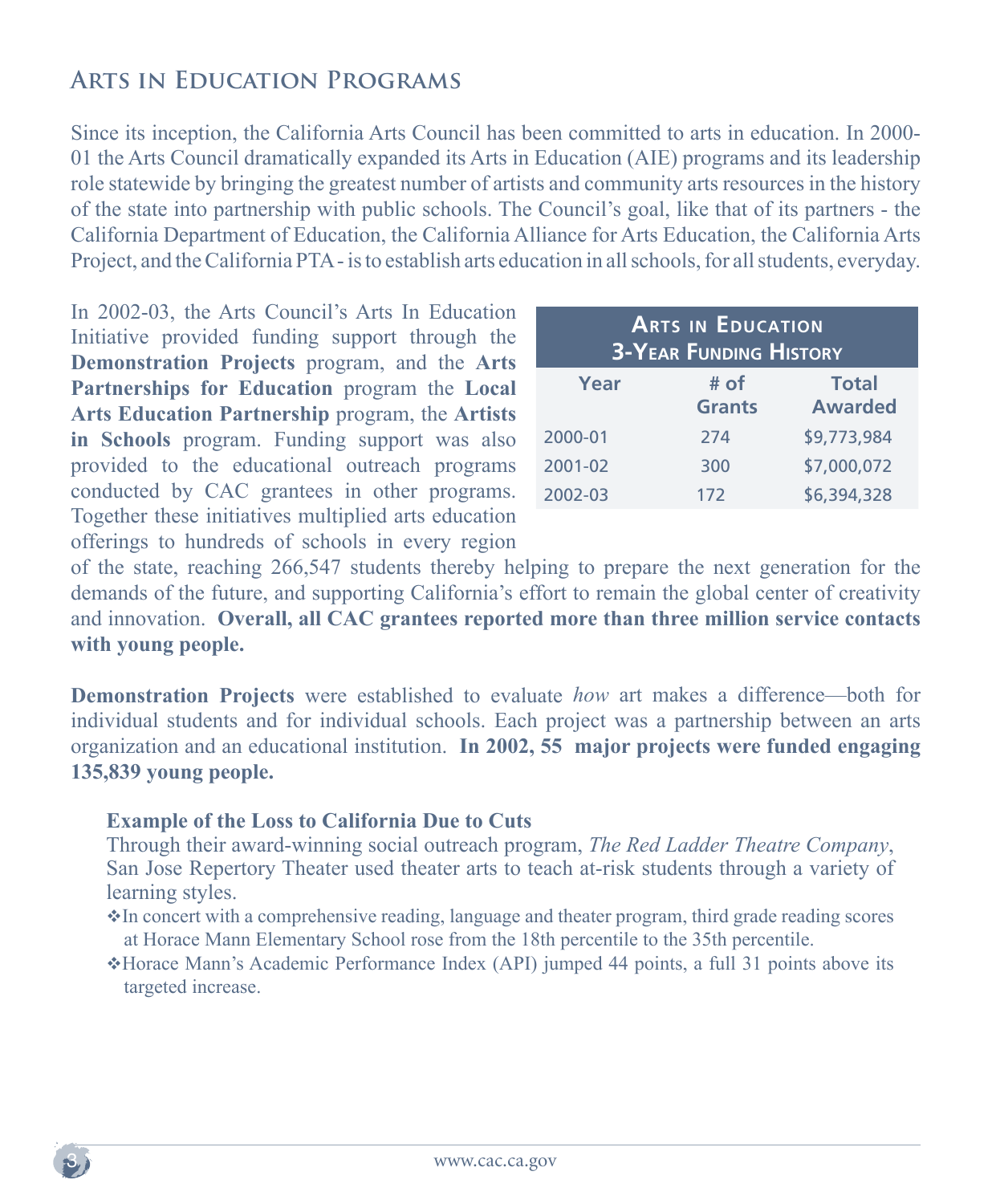**The Arts Partnerships for Education Program** established linkages between the business, education, and arts communities. The projects incorporated extensive arts programming in low performing schools and in communities of need to improve the learning environment and the school culture. **In 2002, 19 projects were funded serving 13,839 young people.**

#### **Example of the Loss to California Due to Cuts**

Los Angeles County's Fairgrove Academy, a K-8 school of 890 students, integrated the arts into the curriculum raising attendance and test scores.

API scores rose from 480 to 670 since implementing the arts and their attendance rate has remained stable at an incredible 98%.

**Local Arts Education Partnership** program supported partnerships between local arts agencies and school districts, using local artists and arts organizations to provide curriculum-based arts programs in the schools. **In 2002, 16 projects were funded serving more than 180,000 young people.**

#### **Example of the Loss to California Due to Cuts**

The Arts Council for San Bernardino County and the San Bernardino City Unified School District partnered for three years to develop an ongoing arts program in four urban middle schools. All four schools are designated Title I, Improvement Schools, and in two schools up to 17 percent of the students are identified as gang-affiliated.

- For ten weeks, 15 teams of artists and teachers instructed more than 450 students twice weekly in a standards-based arts program integrated with the school's Humanities curriculum.
- An additional 5,397 students participated in assemblies, performances, exhibitions, and family nights organized by the resident artists.

**Artists in Schools** provided funding for projects that emphasized long-term, in-depth interaction between professional artists and students through workshops, tutorials, and classes within schools.

In 2002, 84 in-school residencies were funded engaging 85,666 students.

## **Example of the Loss to California Due to Cuts**

The Armory Center for the Arts in Pasadena placed a full-time visual artist at Hamilton Elementary School in order to assist teachers in using visual arts to raise reading and math scores.

API scores increased five points in reading.

API scores increased six points in math.



Stagebridge, Oakland

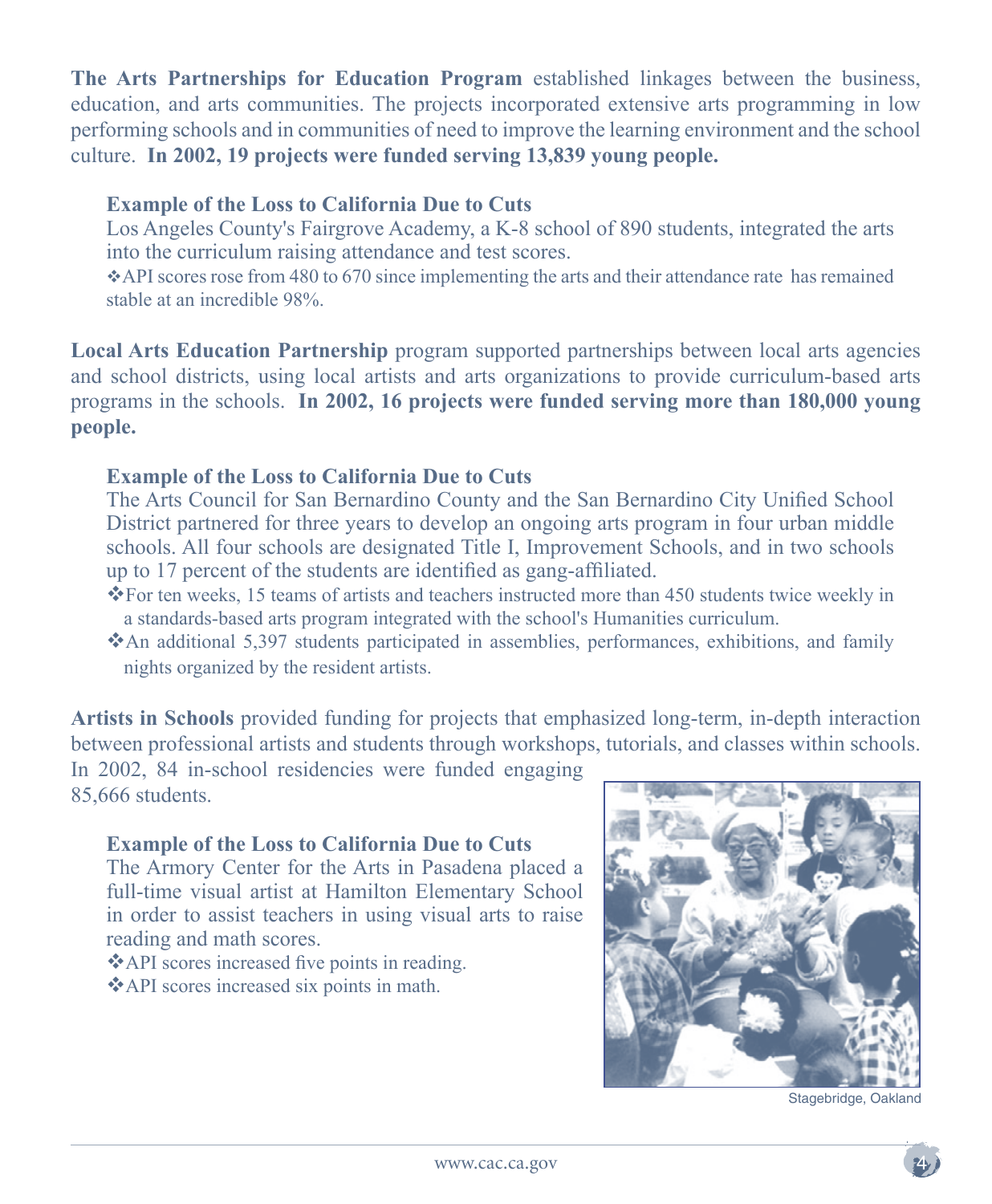#### **Arts Education KEY FINDINGS:**

The following findings of individual projects were drawn from an external statewide evaluation conducted by WestEd of the **Arts Education Demonstration Projects** component.

Art integration at a community day school (grades 9-12) for at-risk youth and juvenile offenders found students improved their language skills an average of one grade level and their math skills an average of two grade levels.

 $\cdot$ Three-quarters (75%) of teachers indicated that 90 to 100 percent of their students were fully engaged in the lessons that integrated the arts.

All teachers interviewed reported the arts contributed to a more positive school experience for their students and 56 percent of teachers reported their students were more excited to come to school on art days.

\*Students participating in a storytelling project showed significant improvements in their listening comprehension scores.

 $\cdot$ Two thirds (67%) of the students working with resident artists reported that arts instruction helped them become better writers and 56 percent reported it helped them become better readers.

Significant increases were found in district writing scores among students who participated in playwriting workshops; scores for a similar group of students not participating in the project declined.

Survey results indicated a 40 percent increase in students' ability to work together and participate in team activities. Students also scored higher than a comparison group of students in peer negotiation, leadership skills, and team working abilities.

The average number of absences for Native American students participating in a project was significantly lower than a matched comparison group of students not in the project. Additionally, participating students were less likely to be absent the day the artist visited than any other day of the week.

During dance lessons taught by the artists, 32 percent of students indicated they are better behaved than during other lessons.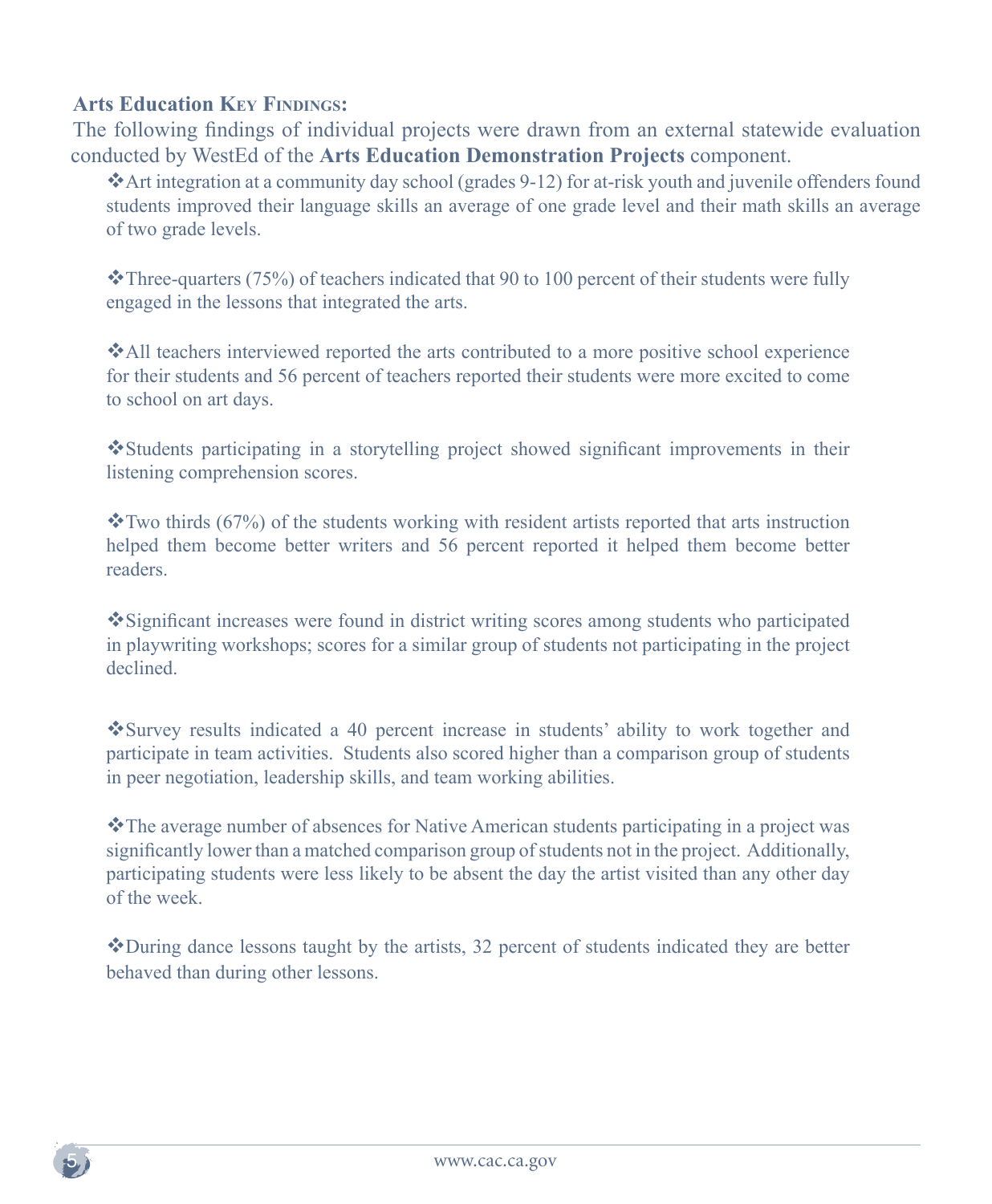## **Organizational Support Program**

The Organizational Support Program (OSP) has been the cornerstone of the agency's grantsmaking activity. The program was designed to help stimulate development of organizations of all arts disciplines in the state and has been responsible for more than 45% of the number of grants given by the agency. OSP incentives encourage community partnerships and arts services to underserved communities, reaching disadvantaged schools, shelters, mental health and park facilities, and senior centers. OSP support directly induces the creation and public enjoyment

| <b>ORGANIZATIONAL SUPPORT</b><br><b>3-YEAR FUNDING HISTORY</b> |                            |                                |  |
|----------------------------------------------------------------|----------------------------|--------------------------------|--|
| Year                                                           | <b>Number</b><br>of Grants | <b>Total</b><br><b>Awarded</b> |  |
| 2000-01                                                        | 658                        | \$7,104,409                    |  |
| 2001-02                                                        | 651                        | \$6,997,548                    |  |
| 2002-03                                                        | 617                        | \$3,597,283                    |  |

of new plays, poems, novels, paintings, music and more for national and international markets. **As reported in 2003, grant recipients provided direct service to 9.1 million individuals, including 2.3 million children.**

#### **Example of the Loss to California Due to Cuts**

Imagination Workshop (IW) has worked in partnership with the Neuropsychiatric Institute at UCLA to enhance the lives of inpatients in facilities such as the Metropolitan State Hospital and the Accelerated School in South Central Los Angeles providing in-depth theater skills to 240 adults and 30 youth. IW has been able to reach patients through artistic activities that medical techniques failed to do. It is through this successful intervention that then the medical staff can provide its therapeutic help.

## **State-Local Partnership Program**

The State-Local Partnership Program (SLPP) has supported the growth and development of local arts councils and commissions. Through their development, the CAC expanded participation in the arts throughout the state and encouraged local public and private arts funding. Partner organizations have been designated by local government to serve in partnership with the CAC. Partners have served as hubs for artistic and community development and cultural planning activities, acting in an advisory capacity to local government and civic leaders. CAC funding has created an equity.

**In 2002-03, funding was provided to local arts agencies in 52 counties throughout California, directly serving 2.7 million individuals, including 698,000 young people.** Without CAC funding support, many rural counties, with limited local resources, and more urban areas that traditionally benefit from more broadly represented business, corporate, and foundation communities.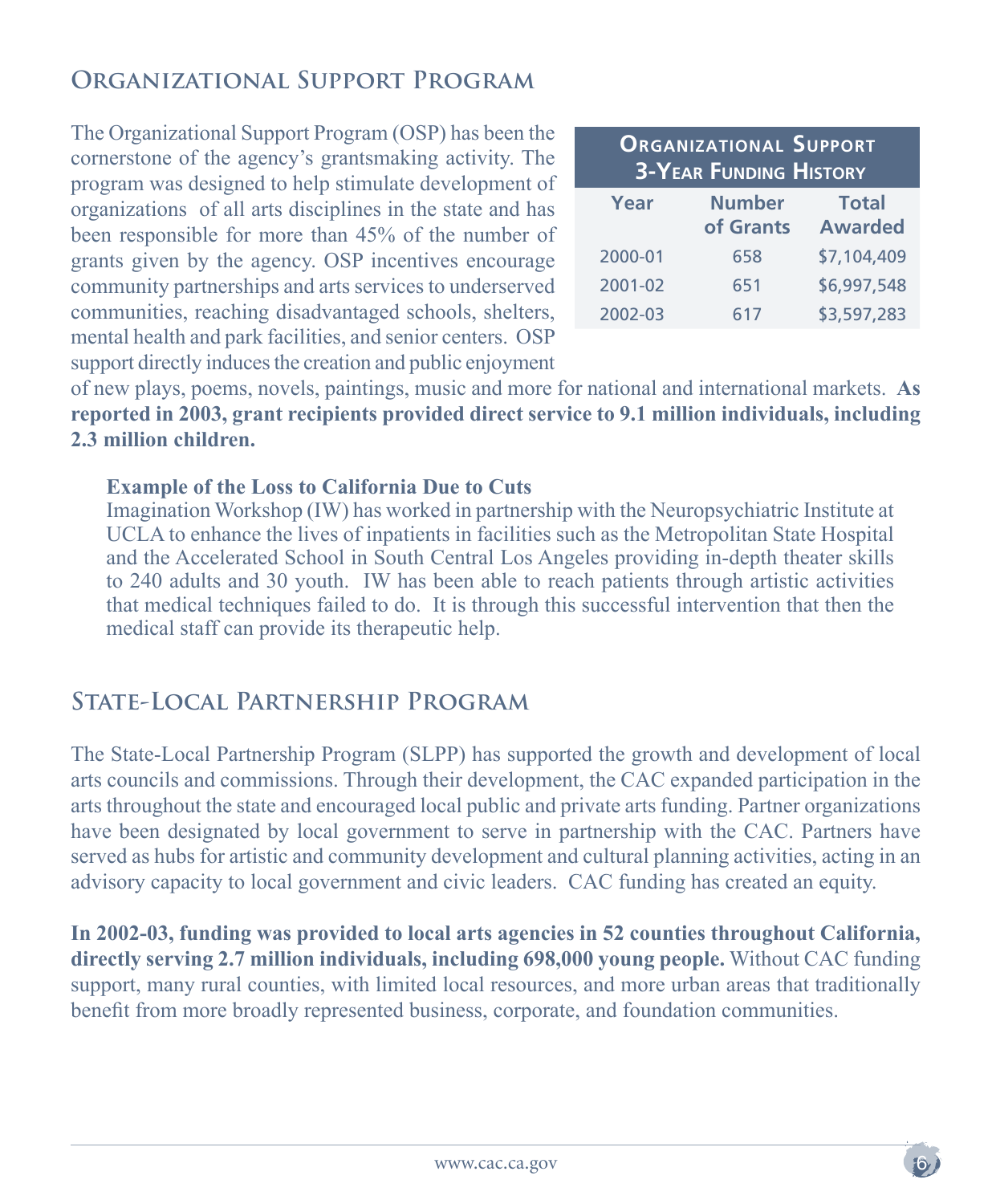#### **Example of the Loss to California Due to Cuts**

The impact of the program on the local level can be great, especially in rural communities.

One model State-Local Partner is the Humboldt Arts Council (HAC), serving a rural county with a population just under 128,000. With the support of a CAC grant, HAC launched the Carnegie Restoration Project, transforming Eureka's historic Carnegie Library building into a regional cultural center and art museum. This cultural center now routinely draws 1,400 people every Saturday night to a previously deserted downtown, generating thousands of dollars in income for local merchants. The loss of CAC funding will significantly impact the operation of the center.



PS Arts, Santa Monica

## **Multicultural Arts Development Programs**

The **Multicultural Entry Program (MCE)** was designed to give small, and newer arts organizations first time access to CAC funding and technical assistance. Organizations must meet the criteria of artistic quality, sound fiscal and managerial practices, and demonstrate a relationship to its defined community. The MCE offers technical assistance and a three-year operational or project support to organizations and groups. I**n 2002, 147 grants were awarded benefiting 468,224 individuals, including 17,828 children.**

#### **Example of the Loss to California Due to Cuts**

TeAda Productions in Los Angeles was formed in 1995 to develop and present interdisciplinary theatrical performance pieces for, by, and about people of color. As a result of MCE funding for additional staff, TeAda Productions increased its number of booking engagements by 25% and doubled the size of its operational budget from \$30,000 to \$60,000 in one year.

The **Multicultural Advancement (MCA) Program** was an invitational opportunity for grantee organizations in the Organizational Support Program to advance to their next level of administrative or artistic development. MCA offered three years of consecutive funding based on three year development plans. **In 2002, grants were awarded to 29 organizations that served 1.4 million community residents, including direct services to 40,760 children.**

#### **Example of the Loss to California Due to Cuts**

Berkeley's La Peña Cultural Center received funds to support board and individual donor development strategies to increase support from private foundations and audience

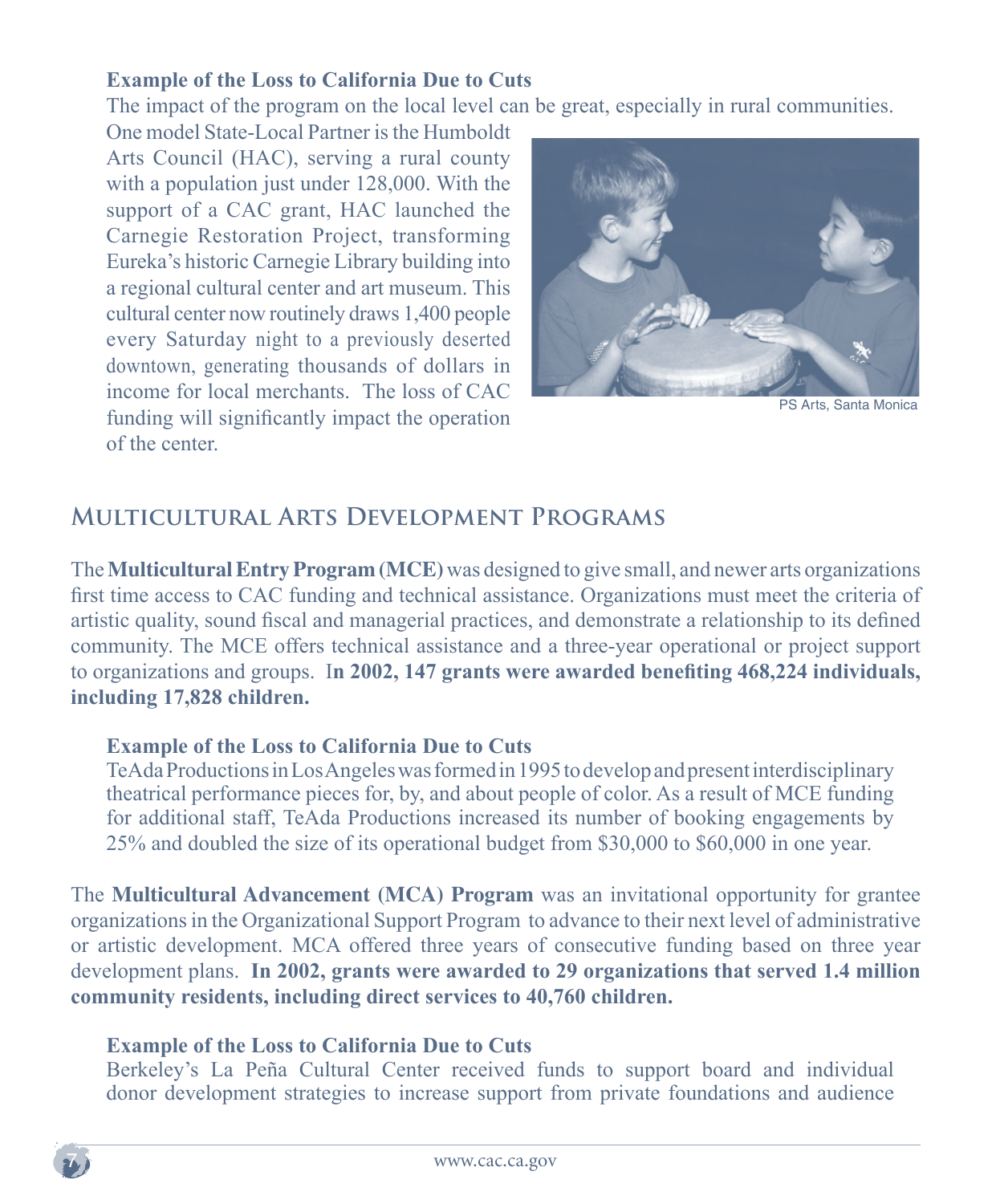development/youth arts programming. The center's programming efforts address the cultural traditions of South and Central America, as well as African American, Asian American, and Mexican/Chicano traditions and experiences.

- Individual donations increased 60% from \$25,000 to \$40,000.
- New foundation grants were received from the James Irvine (\$200,000/3 years) and the William  $\&$ Flora Hewlett (\$120,000/3 years) Foundations.
- Expanded programming included the *Hecho en Califas Festival*, featuring young Latino performing artists, (spoken word, music, theater, multidisciplinary) through collaborations with the Oakland Museum and Yerba Buena Center for the Arts (San Francisco).

The **Next Generation Program**, instituted in 2000-01, providing grants to multicultural groups/ organizations to support programs and services for young artists (18-25 years old). The aim of this funding opportunity was to foster the next generation of artists and to make seamless the role of the artists to the health and development of the community. **In 2002, grants were awarded to 21 organizations serving 6,646 youth and audiences of 165,367.**

#### **Example of the Loss to California Due to Cuts**

**East West Players** of Los Angeles, a leader in creating engaging and empowering theatre that gives voice to the Asian Pacific Islander community, expanded its professional training workshops and career development services to young multicultural artists. Funding supported tuition scholarships and salaries for project personnel.

## **Traditional Folk Arts Program**

The Traditional Folk Arts (TFA) Program has supported culturally specific community and family-based arts passed-on through generations, carrying community aesthetics and demonstrating the highest degree of artistic excellence. The Traditional Folk Arts Program funded festivals, master-apprenticeships, and other projects. **In 2002, 27 grants were awarded that benefitted 56,492 individuals, including 5,173 children.**

| <b>MULTICULTURAL/TRADITIONAL FOLK ARTS</b><br><b>3-YEAR FUNDING HISTORY</b> |                            |                                |  |
|-----------------------------------------------------------------------------|----------------------------|--------------------------------|--|
| Year                                                                        | <b>Number</b><br>of Grants | <b>Total</b><br><b>Awarded</b> |  |
| 2000-01                                                                     | 245                        | \$2,667,080                    |  |
| 2001-02                                                                     | 211                        | \$2,136,720                    |  |
| 2002-03                                                                     | 224                        | \$1,796,919                    |  |

### **Example of the Loss to California Due to Cuts**

California Indian Storytelling Association (CISA) supports the preservation of California Indian oral folk traditions and educates all interested people about the diversity and richness of California Indian cultures. CISA plays a significant role in the teaching and passing of oral traditions from elders to the next generation of California Indian youth and hosts three regional storytelling festivals in Humboldt, Alameda, and Riverside Counties along with pre-festival outreach to local schools for a total audience of over 3,000.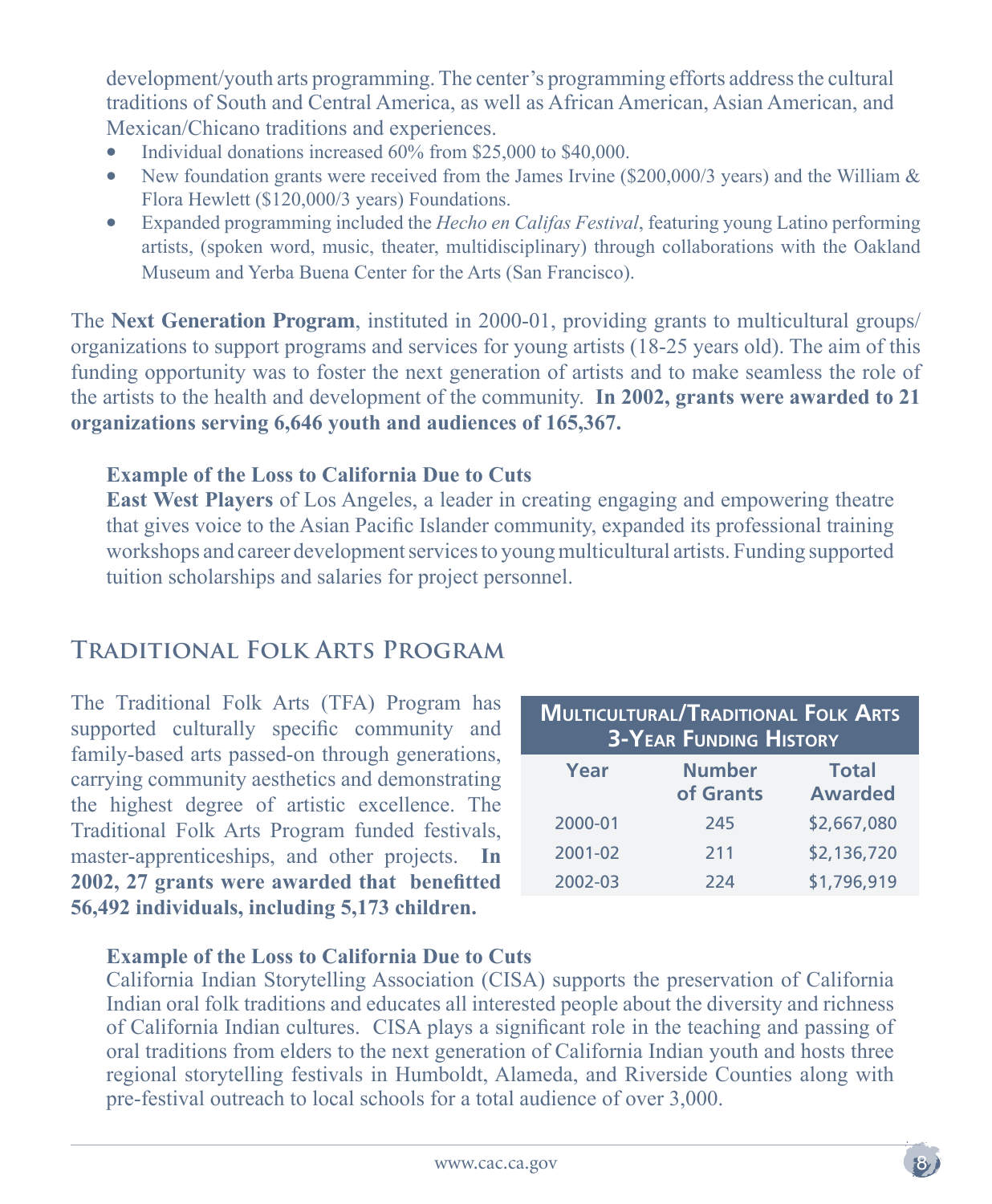## **Artists in Residence Program**

The largest and most in-depth residency program in the nation, the Artists in Residence (AIR) Program provided funding for projects that emphasized long-term, in-depth interaction between professional artists and participants through workshops and classes sponsored by schools, nonprofit organizations, units of government, senior centers, hospitals, Boys & Girls Clubs, Youth Authority, and tribal governments. **In 2002, 122 residencies received support, directly serving 248,628 children and adults.** 

#### **Example of the Loss to California Due to Cuts**

Jill Holden (Los Angeles) conducted theatre workshops for children at Hollygrove, a residential treatment center for abused and neglected children. Hollygrove serves 68 children, aged 5 to 12. In addition to abuse and neglect, many have experienced a lack of education, as well as exposure to gang activity.

## **Performing Arts Touring & Presenting Program**

Performing Arts Touring and Presenting (PATP) supported some of California's exemplary performing artists/ensembles/companies in their engagements throughout the state. Community presenters have included festivals, local arts councils, non-profit music societies, fairs, libraries, city parks and recreation departments, museums, and colleges and universities. The program fosters the equitable distribution of professional performing arts between urban areas and very rural counties where access is extremely limited. Engagements supported by the CAC included a mandatory public performance, and often included K-12 services, free performances in parks and at community festivals, presentations to at-risk youth, visits to senior citizens' centers and the teaching of performing arts to high school master classes. **In 2002, 65 engagements received support benefiting 129,924 audience members, including 48,197 young people.**



#### **Example of the Loss to California Due to Cuts**

PS Arts, Santa Monica

Tahoe Arts Project (South Lake Tahoe) presented *Essence* (Japanese Koto and Shakuhachi ensemble based in Dixon, Yolo County) to 20 school assemblies at 12 schools throughout the area serving 8,000 students. Without this opportunity, students would probably never experience this traditional Japanese music in their schools by master musicians.

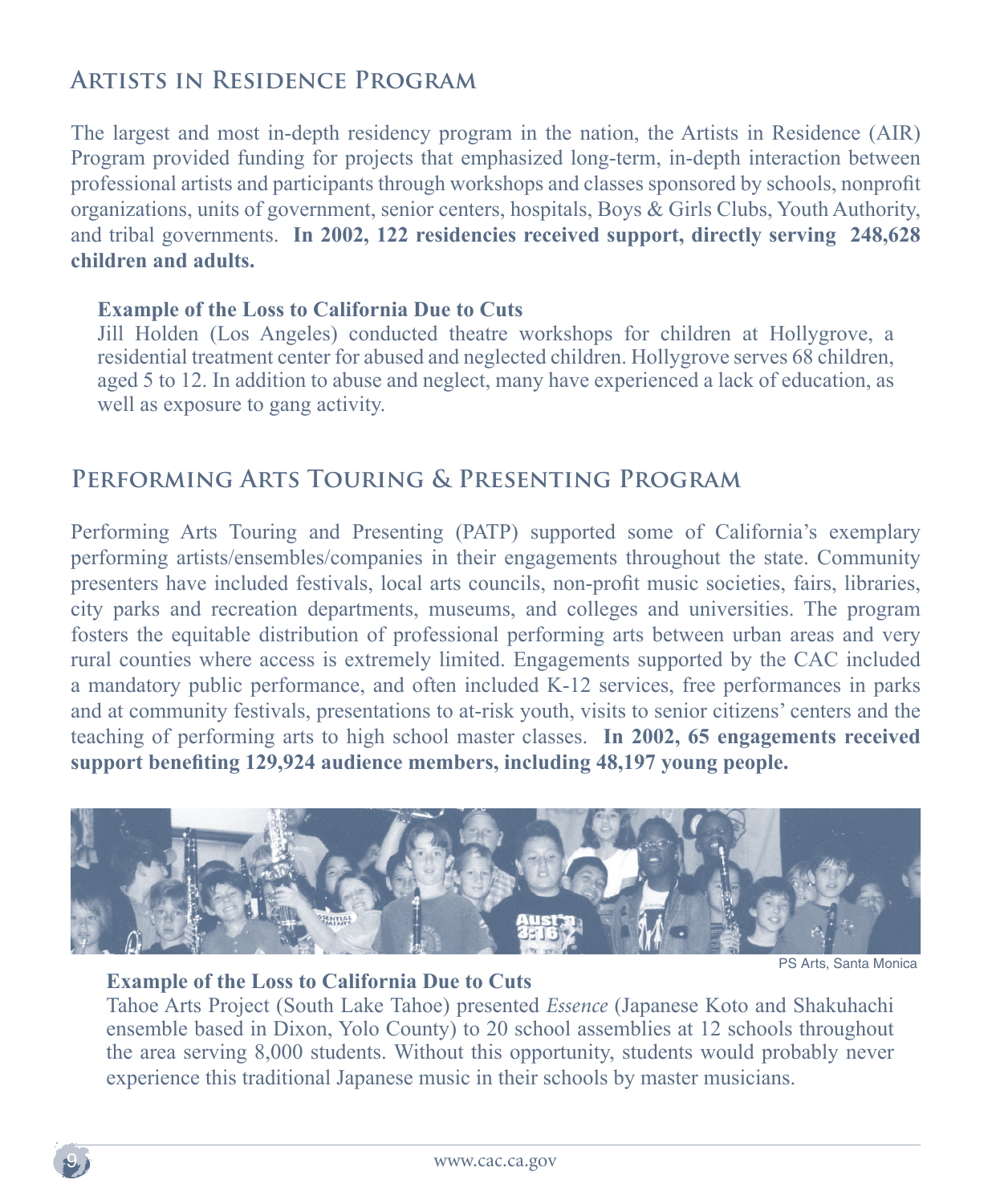## **ARTIST FELLOWSHIP PROGRAM**

The Artist Fellowship Program supported the significant contributions made by California's artists. Fellowships are awarded to exemplary California artists with at least 10 years of professional experience and who are the primary creators of their work. The Artist Fellowship Program rotates disciplines: Visual Arts; Performing Arts (music composition, choreography, playwriting); New Genre, Digital Arts, Media and Scriptwriting; and Literature (Poetry, Fiction, Creative Non-Fiction, Spoken Word) on an annual basis. **In 2002, Visual Arts Fellowships were awarded to 26 artists.** 

#### **Example of the Loss to California Due to Cuts**

Pete Eckert's (Sacramento) black-and-white photography brings innovation to a standard approach and method of photography. Working as a visual artist with diminished sight has led Eckert to investigate his creativity and the methodologies of photography, a medium based on light. His photography has won awards from the City of San Francisco and the Sacramento Metropolitan Arts Commission.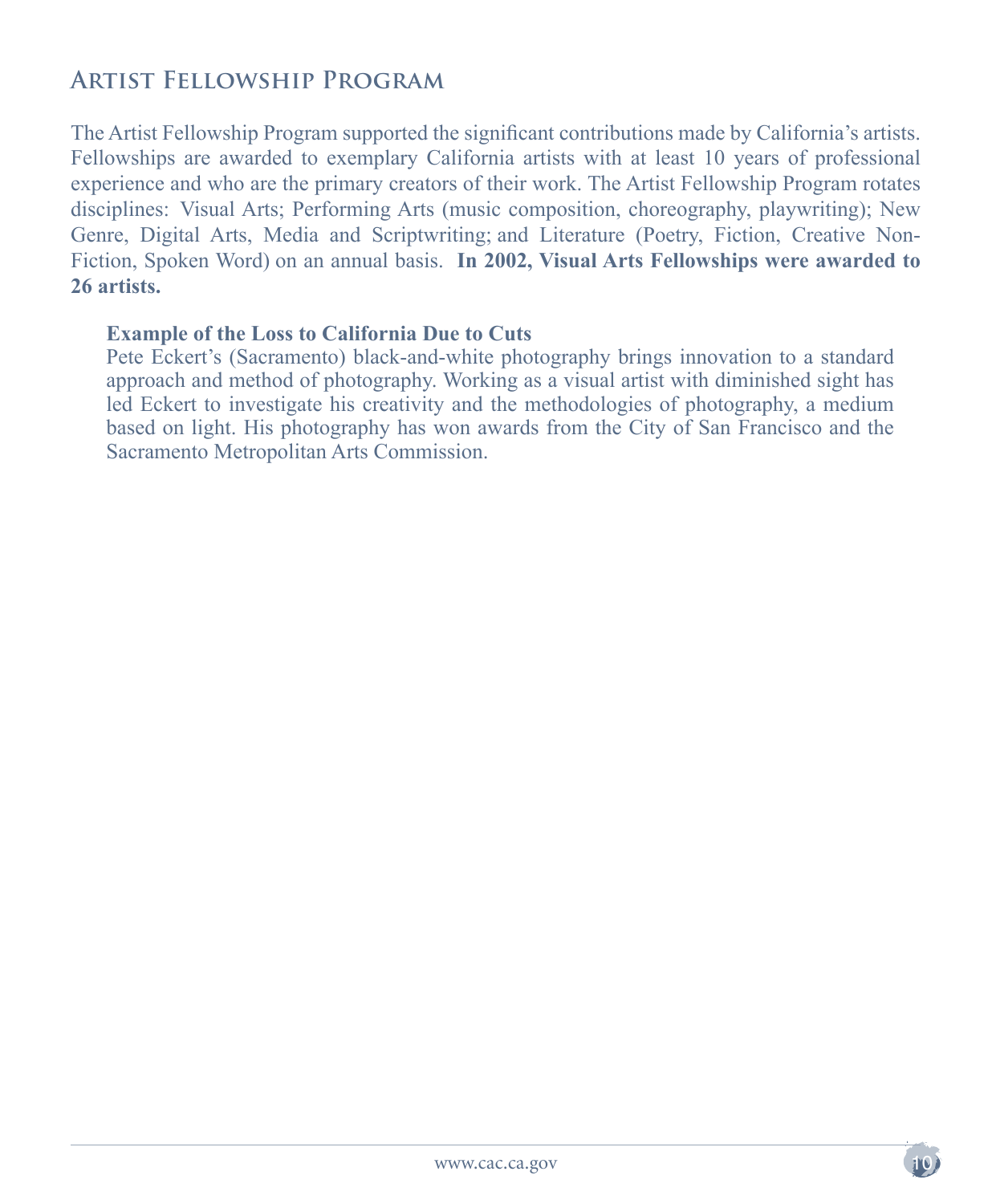# INITIATIVES & SERVICES

## **INFRASTRUCTURE SUPPORT INITIATIVE**

The Infrastructure Initiative was established to build upon or establish statewide networks of multicultural arts organizations, discipline-specific arts and/or arts service providers. The goals of this partnership program are to build a solid communication infrastructure designed to increase information sharing, networking, collaborations, marketing, advocacy and the development of strategies for better serving the public. The agency's goal of developing leadership from all of California's artists/citizens is served through a welldeveloped arts infrastructure.

Members of the Infrastructure Initiative are: Alliance for California Traditional Arts Association of California Symphony Orchestras California Alliance for Arts Education California Asian/Pacific Islander Arts Network California Assembly of Local Arts Agencies California Association of Museums California Black Arts Alliance California Dance Network California Indian Basketweavers Association California Presenters, Inc. Latino Arts Network Neshkinukat: Native American Arts Network Pilipino Artists Network Poets & Writers, Inc. California Programs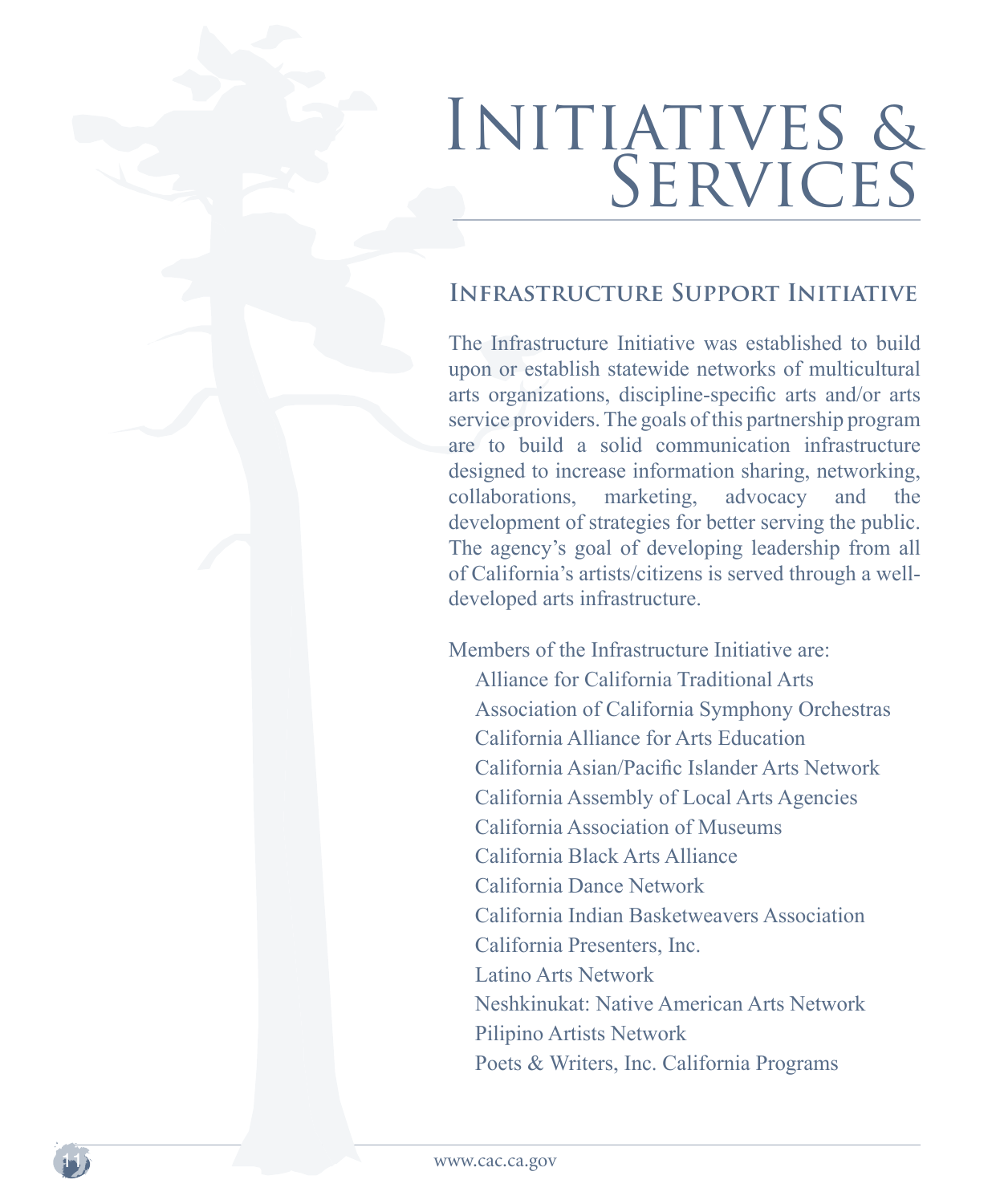## **Disability Program**

The California Arts Council is committed to increased access and representation at all levels, including the promotion of disability arts and services to the disability arts community. The Council believes in the artistic contributions of people with disabilities and how integral the disability arts are to the mosaic of its programs and to the state as a whole.

This commitment led to the development of the agency's first ever Americans with Disability Act plan to provide technical assistance to the arts community regarding disability issues. In creating the plan, the CAC surveyed over 1,700 grantees as to their accessibility plans and efforts to achieve more accessible programming. Technical assistance efforts that addressed a broad spectrum of needs was then designed and delivered in partnership with the National Arts and Disability Center in Los Angeles. Through this partnership, technical assistance grants are available to artists with disabilities and arts organizations seeking to expand their programs to people with disabilities.

The CAC's work in this area has expanded with funding from Very Special Arts (VSA) and the National Endowment for the Arts. The CAC was one of five states awarded funding to host two forums on *Careers in the Arts for People with Disabilities*. The forums took place, one in the north and one in the south, in December 2003.

The Council believes in the importance of collaborations and partnerships and through its advisory committee is in continual dialogue with the education community, social service organizations, the Department of Rehabilitation, the State Council for Developmental Disabilities, parents, artists and others and continues its partnership with the California Department of Education in providing discussion groups and forums on life-long learning opportunities for K-12 students with disabilities. We know that through the arts, mainstreaming students can be more effective.

## **Arts Marketing Institute**

The Arts Marketing Institute (AMI), a program of the California Arts Council, is funded by a threeyear \$600,000 grant from the Lila Wallace Foundation. AMI aims to increase participation in the arts by providing technical assistance and marketing training to the field, by undertaking research and by helping arts organizations improve earned income thus increasing their self-sufficiency. The California Arts Council is one of 13 state arts agencies nationwide selected for Wallace's competitive State Arts Partnership grants and the only state using its grant to found an arts marketing institute. AMI is comprised of CAC staff, a director and six Fellows with specialized expertise (demographics and research; marketing; electronic communication and distance learning; social change and advocacy; needs of special populations; and cultural tourism). Fellows are located throughout the state with strong roots in their communities.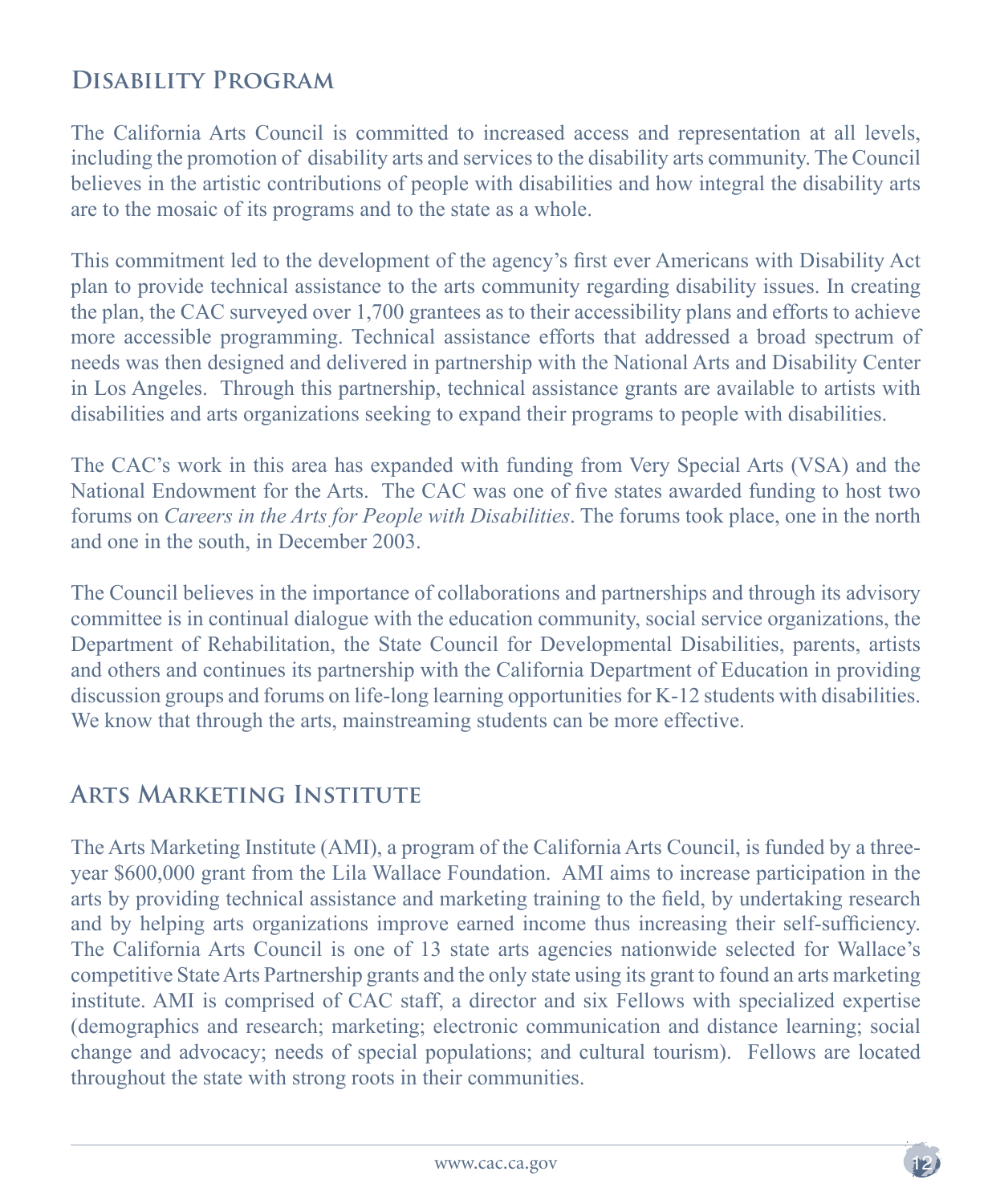## **International Efforts**

The Council's International Cultural Exchange initiative was designed to promote cross-cultural exchange and sustainable partnerships by and between California artists and organizations and the countries and cultures that make up California's diverse populations. The Council's objective is to build on the state's strong cultural and historical ties abroad, to maintain our leadership in the region and to continue our strong economic gains and competitive edge in the state's leading industries of tourism, entertainment and high technology. Toward this goal, the CAC supported the following international cultural exchange projects between 2001-2003:

- The Tour of Our Masters: A five-day, seven-cities tour of California by Mexican and Tejano masters of folk music traditions, accompanied by Los Cenzontles from the city of San Pablo.
- Participation of five members of California Indian Basketweavers Association at the *Encuentro Yoreme*, an international indigenous festival, held in Sinaloa, Mexico. These indigenous Californians exhibited baskets, regalia, and other works.
- Participation of 15 California representatives of diverse presenting organizations in Mexico's first international performing arts booking conference, *Gateway to the Americas,* held in Mexico City.
- Sponsored three international arts conferences, *Creating Cultural Bridges,* (two in Los Angeles and one in San Francisco) designed address issues of international exchange and to connect international representatives and consular corps members with California's artists and arts organizations.
- Collaborated with the Commission of the Californias to support "The Orchestra of the Californias," a music festival on tour. This chamber orchestra and the Cuarteto Latinoamericano string quartet was made up of musicians from the states of California, Baja California Sur, and Baja California Norte. The orchestra performed in all three states across its two-week tour.
- The Council endorsed a Memorandum of Intent to establish the California-Israel Cultural Cooperation Commission, whose charge is to develop, coordinate, support and maintain joint activities among the two governments and arts institutions.

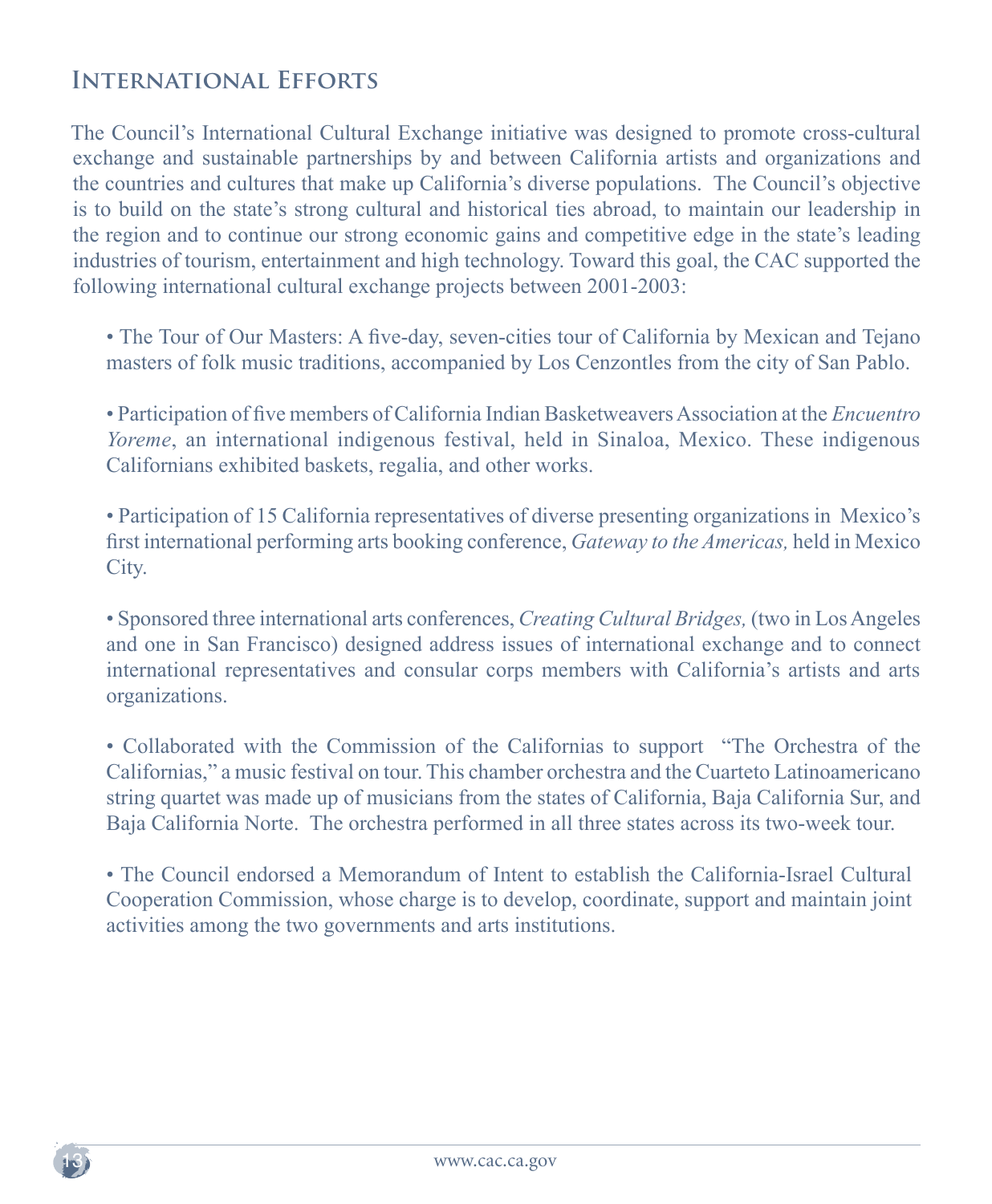# OTHER BENEFITS TO THE STATE

### Economic Engine / Job Creation

Investment in the Arts is good public policy and makes good business sense. Arts and Culture in California, as an industry, generates **\$5.4 billion** in annual economic activity (excluding the entertainment industry) - \$3.5 billion in spending by arts organizations (as employers and consumers), and nearly \$2.0 billion in additional eventrelated spending by arts audiences.

In fact, these figures may be quite conservative. The Americans for the Arts, a national organization, released its national study, *Arts and Economic Prosperity: The Economic Impact of Nonprofit Arts Organizations and Their Audiences,* released in 2002, reveals that America's nonprofit arts industry generates \$134 billion in economic activity every year. Drawing California's share from these figures indicates perhaps that the impact is much greater than \$5.4 billion.

- This industry supports **161,400** full-time equivalent and parttime jobs.
- This economic engine generates **\$300 million** *in state and local taxes.*
- There are an estimated **10,000** public benefit arts organizations in California.

Arts and culture contribute to the economic vitality of California.

- The Arts produce **jobs**. Significant employment is generated indirectly by businesses including print shops to restaurants.
- The Arts encourage **tourism** and draw visitors. \$1 out of every \$4 spent by tourists is culture-related.
- The Arts contribute to the **revenue** of government at the local, state and federal level.
- The Arts attract and help retain **industry** and skilled workers.
- The Arts enhance **property values**.

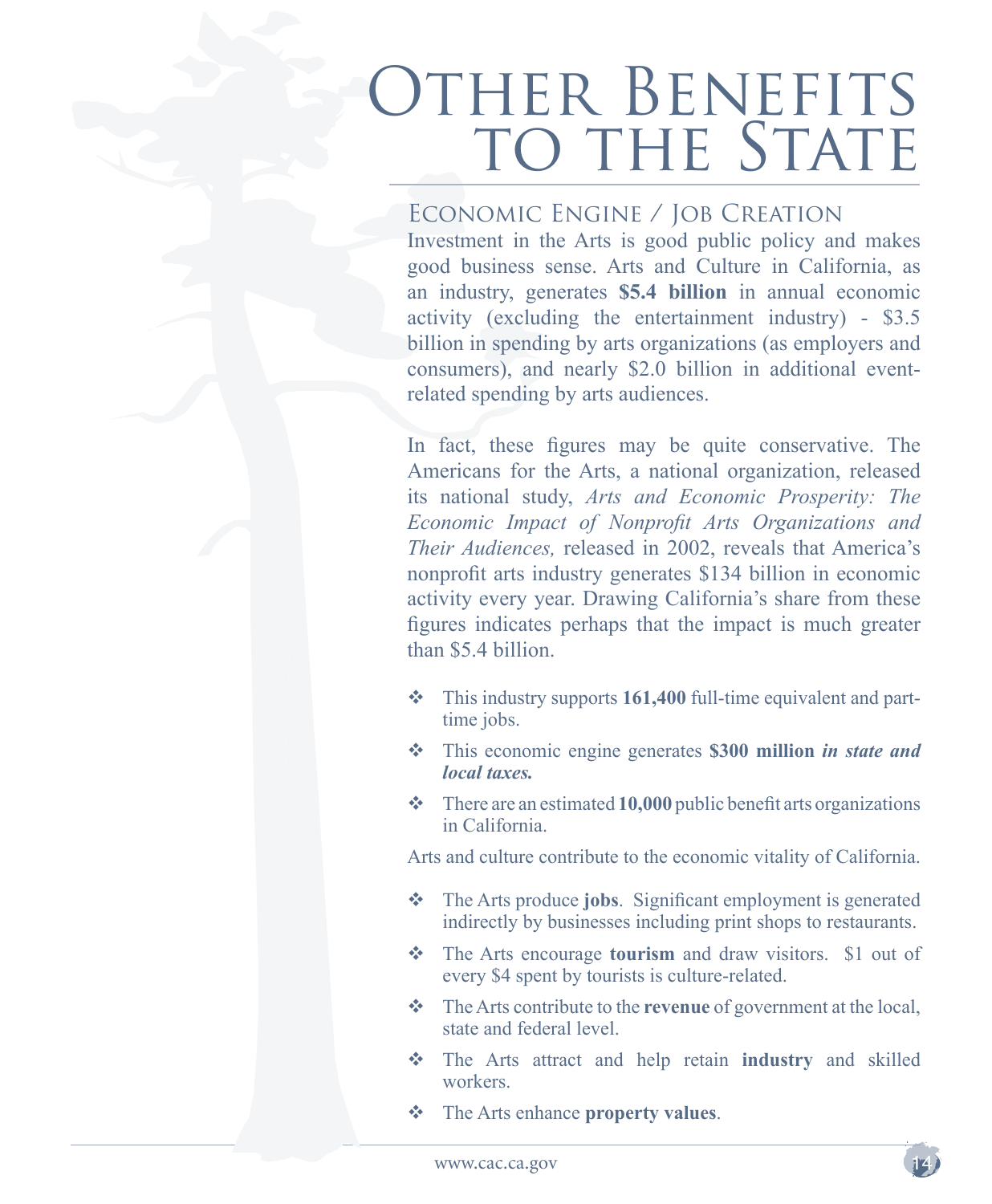## Creativity Draws Business

California is the leading home for the Creative Industry—over 89,000 such businesses are established here, nearly twice as many as second-place New York state. It is also reported that creative workers make up more than 30 per cent of the workforce. These workers already make an enormous economic impact. They will continue to have a great influence on workplace organization, the success of businesses, and the prosperity of the cities in which they live.

"*The bottom line is that cities need a people climate even more today than they need a business climate. This means supporting creativity across the board -- in all of its various facets and dimensions -- and building a community that is attractive to creative people, not just to hightech companies. As former Seattle mayor Paul Schell once said, success lies in 'creating a place where the creative experience can flourish.' Instead of subsidizing companies, stadiums, and retail centers, communities need to be open to diversity and invest in the kinds of lifestyle options and amenities people really want. In fact you cannot be a thriving high-tech center if you don't do this." (The Rise of the Creative Class, Richard Florida, page 283)* 

### Downtown and Community Redevelopment

The arts and entertainment are one of the most effective ways to breathe new life into deteriorating areas plagued by social, physical, environmental or economic conditions that act as a barrier to new investment by private enterprise. Through a plan to incorporate the arts as part of redevelopment, a project area can receive focused attention and financial investment to reverse deteriorating trends, create jobs, revitalize the business climate, rehabilitate and add to the housing stock, and gain active participation and investment by citizens which would not otherwise occur.

### **TOURISM**

The Arts & Culture sector of the California tourism industry tops \$17 billion. Accounting for one out of every 4 dollars spent on tourism. It was recently reported by the Americans for the Arts in their study, *Arts & Economic Prosperity: The Economic Organizations and Their Audiences*  that non-local visitors (arts audiences) spend an average of \$38 per night in addition to their accommodations in contrast to \$22 spent by local arts audiences.

#### Pool for Industry

In the entertainment industry and nonprofit arts world, artists and technicians move regularly back and forth from one sphere to the other. Artists play a critical role in the content development of the computer-based technologies of software and entertainment. This ecosystem provides the state with an edge in hosting future enterprises.

## Cognitive Skills

There is much evidence of enhanced learning and achievement when the arts are an integral part of in-school and after-school experiences for students. (See Arts in Education Program, page 3.) The College Board's "2000 College-Bound Seniors: A Profile of SAT Program Test Takers, 1987-1998"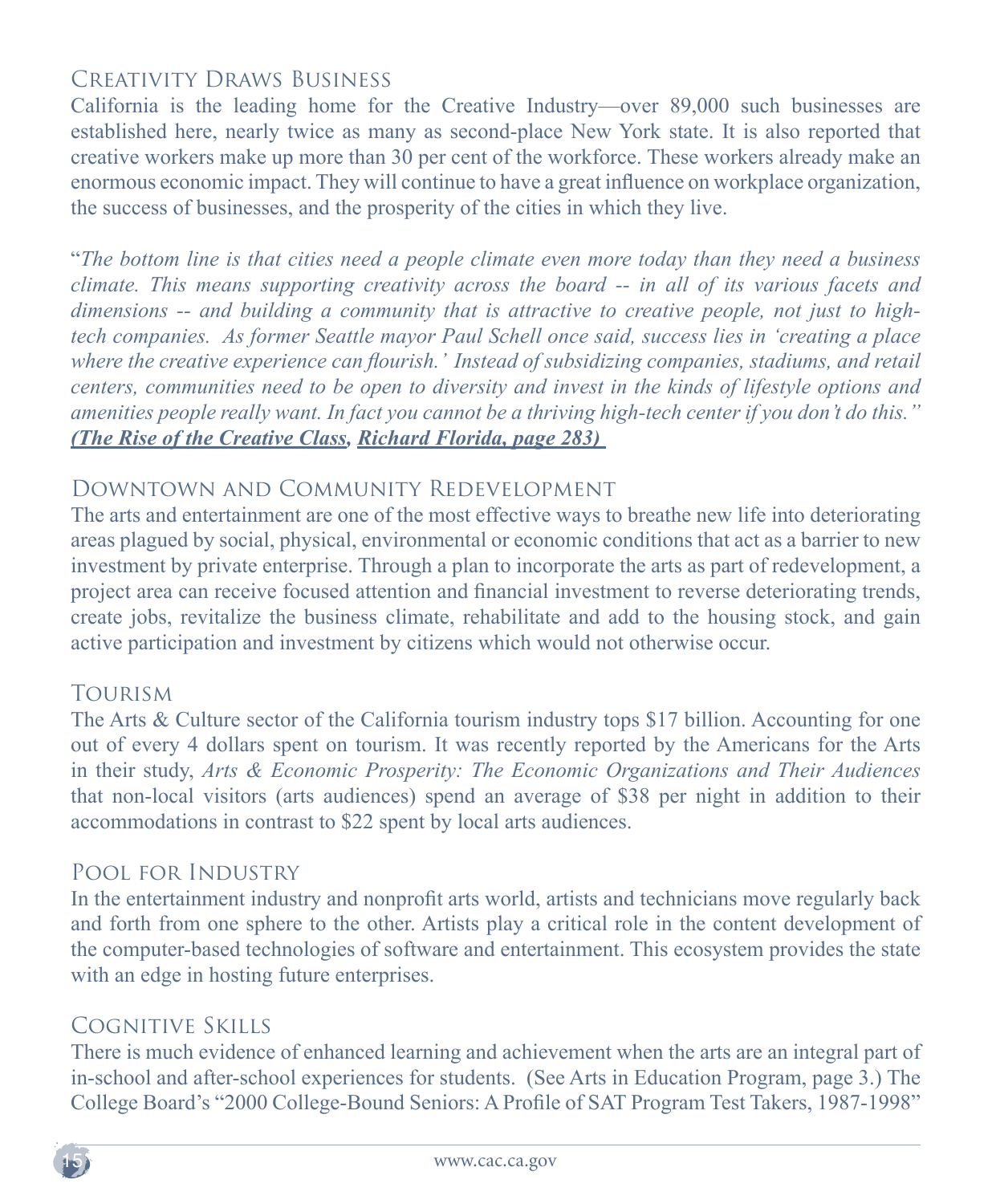shows that students with four years of study in the arts scored higher on their SATs. In 1995, for example, SAT scores for students with an arts background were 59 points higher on the verbal and 44 points higher on the mathematics portion than for students with no course work in the arts.

*…While learning in other disciplines may often focus on development of a single skill or talent, the arts regularly engage multiple skills and abilities. Engagement in the arts--whether the visual arts, dance, music, theatre or other disciplines--nurtures the development of cognitive, social, and personal competencies… (Executive Summary from Champions of Change: The Impact of the Arts on Learning, Arts Education Partnership.)*

*"…Drama shows consistent positive impacts … research shows consistent positive associations between dramatic enactment and reading comprehension, oral story understanding, and written story understanding. Research on the youngest subjects, 5 year-olds, kindergartners and firstgraders attends almost exclusively to story understanding. Having enacted a story (as opposed to having the story read to them in many designs), children are better able to retell the story, to recall more details, and to put the story's elements in the correct sequence. Studies of older children show impacts of drama on reading skills, persuasive writing ability, narrative writing skills, and children's self-conceptions as learners and readers." ("Research on Drama and Theater in Education" by Dr. James S. Catterall in Critical Links, Arts Education Partnership.)*

#### Self-esteem

Involvement in the arts can assist in the development of productive learning relationships and can enable students to experience success on a regular basis. Students are able to demonstrate a high level of social awareness and acquire skills that create within each student an enthusiasm, articulation and confidence in everything they do. Through the arts' the student's self-esteem is realized which helps the student with verbal communication, personal interactions with other disciplines and environments in and out of school. For many students the arts provide the first and only success in school they have ever had.

### Job Preparation Skills

The workforce is increasingly dependent on creative abilities such as: thinking out of the box, making connections and using old information in new ways. The arts also teach students how to apply other skills such as team-building, problem-solving, risk-taking, respect for the work of others, focus and discipline. Through the arts children learn the value of practicing, continuity of work and follow through – all of which are essential for job preparedness in the new global marketplace.

The arts provide students with an excellent opportunity to explore ideas about themselves and their world and the role that art and culture can play in fostering civic engagement, promoting intercultural dialogue and in developing active citizenship, both at a local and global level.

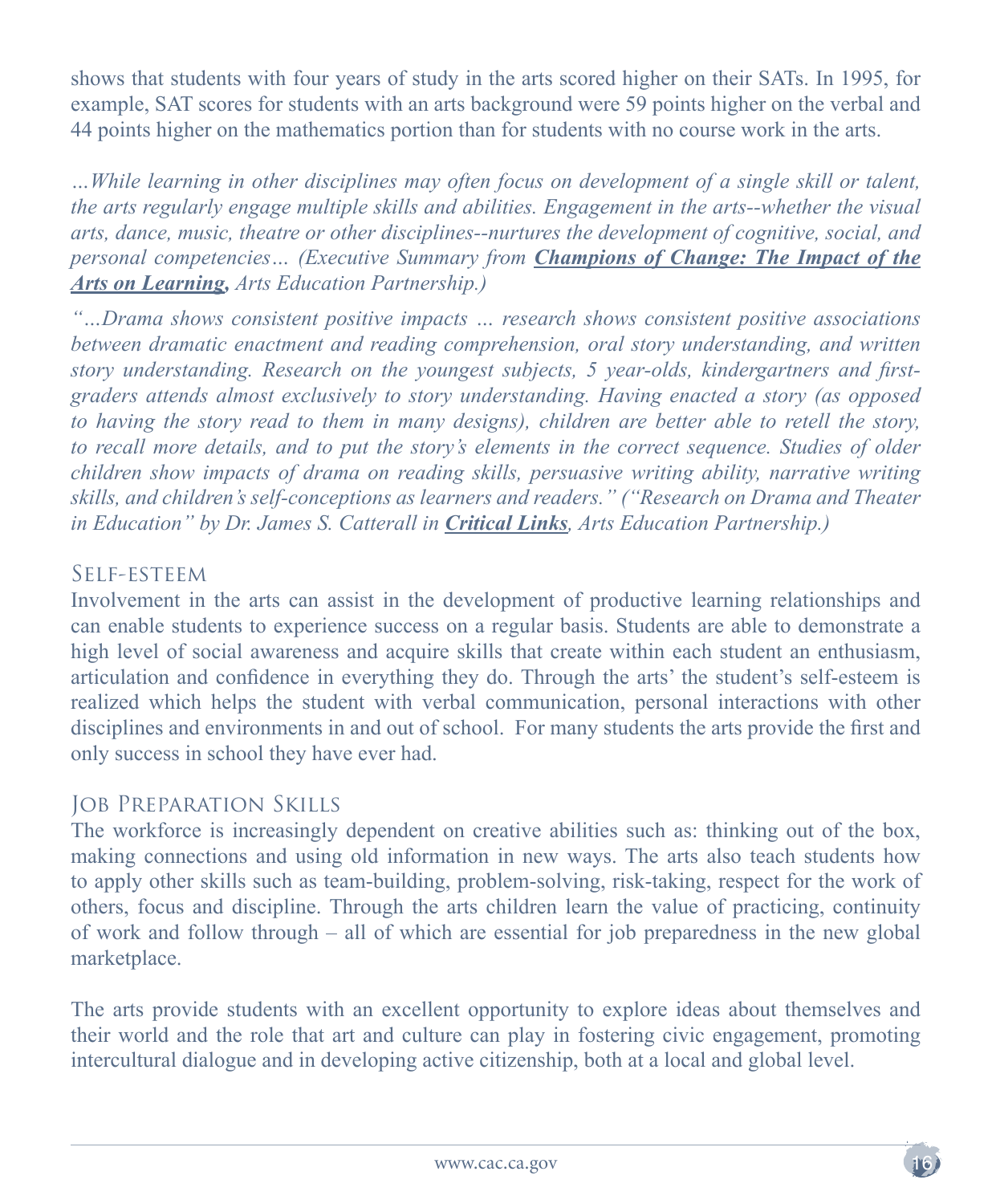### Tolerance

In California there is no majority population. It is the most diverse place on the planet. Cultural diversity can increase understanding among peoples, making us whole and strong. Left unattended, it can be a dividing force creating suspicion and resentment. It is through the arts that we bridge these gaps and cross real and imaginary borders that keep us from reaching our highest potential. Promoting tolerance by building cultural bridges through the arts makes California stronger and wiser, both internationally and at home.

### YOUTH AT RISK

Youth arts programs are powerful crime prevention tools. They offer safe, engaging and constructive environments for young people who lack adult supervision during non-school hours, a time when they are most vulnerable to community violence, gang recruitment, and crime. An increasing number of communities are realizing that art programs for at-risk youth offer an effective and more affordable alternative to detention and police-centered crime prevention.

#### **HEALING**

Visual art, music, dance, and drama therapy have become primary tools for physicians, teachers and counselors working with emotionally stressed people, particularly children. It is striking how the power of the creative process — intrinsic to the making of art — can affect how one feels about oneself. In testimony before the Joint Legislative Committee on the Arts, an 83-year-old artist spoke about her experience with art. Eva Bartz had been confined to her bed in a Hillhaven, San Francisco nursing home when she had an interaction with an artist in residence. Through the power of art, Eva began to paint, become ambulatory, sold art and became a full time activities director at the very nursing home in which she was once confined.

New research is beginning to establish the value of the arts in treating stress, dementia, Alzheimer's Disease and other afflictions of advanced aging.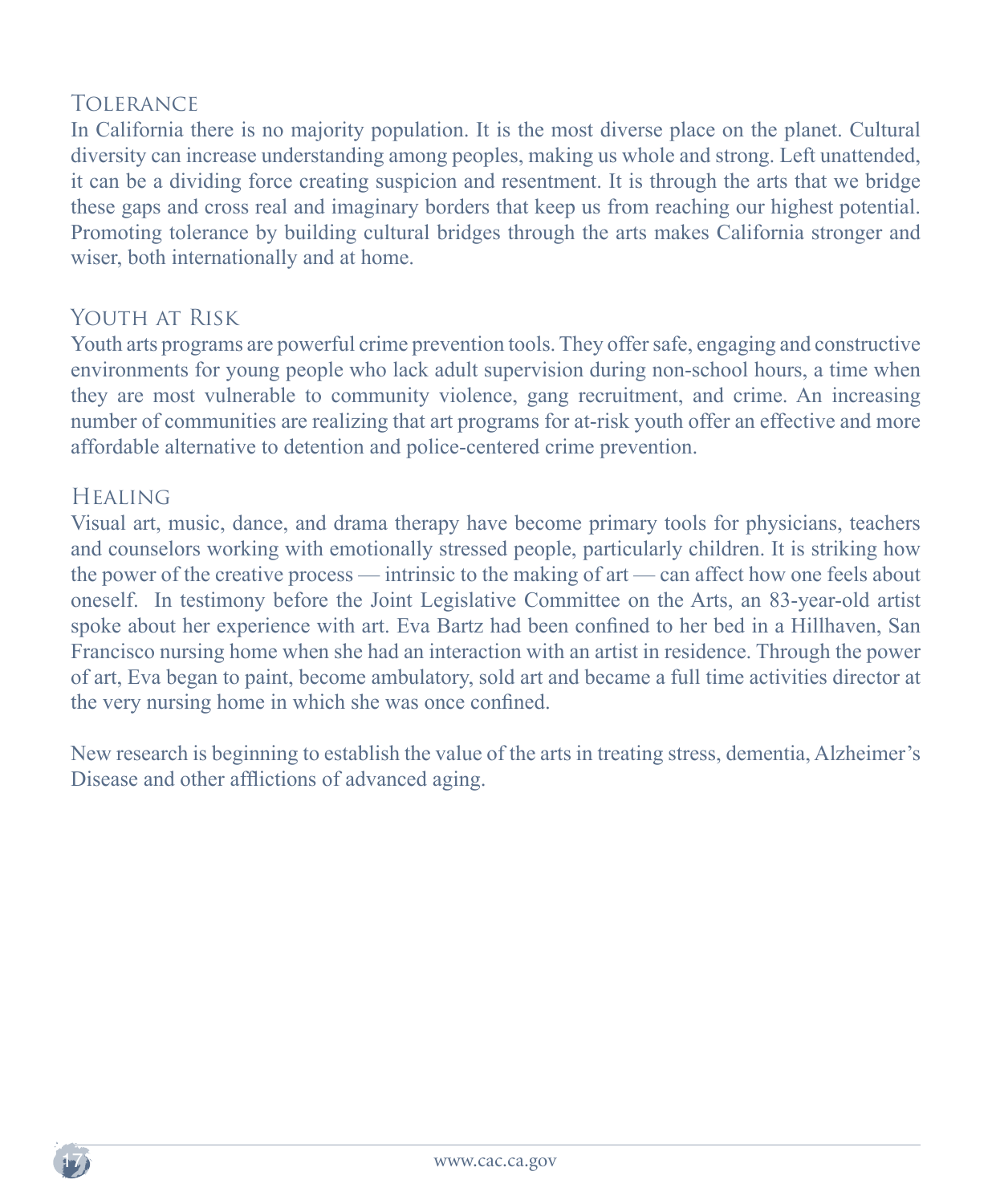## **2002 - 03 DIRECTOR'S AWARDS for extraordinary contribution to the arts in California**

**Gordon Davidson** - Artistic Director, Center Theatre Group/Mark Taper Forum **Alma Robinson** - Executive Director, California Lawyers for the Arts **Gail Silva** - Executive Director, Film Arts Foundation **Eugene Rodríguez**, Executive Director/Founder, Los Cenzontles Mexican Arts Center. **Hugo Morales** - Executive Director and Co-Founder, Radio Bilingüe. **Senator Jack Scott** - Chair, Joint Legislative Committee on the Arts **Senator Sheila Kuehl** - Member, Joint Legislative Committee on the Arts

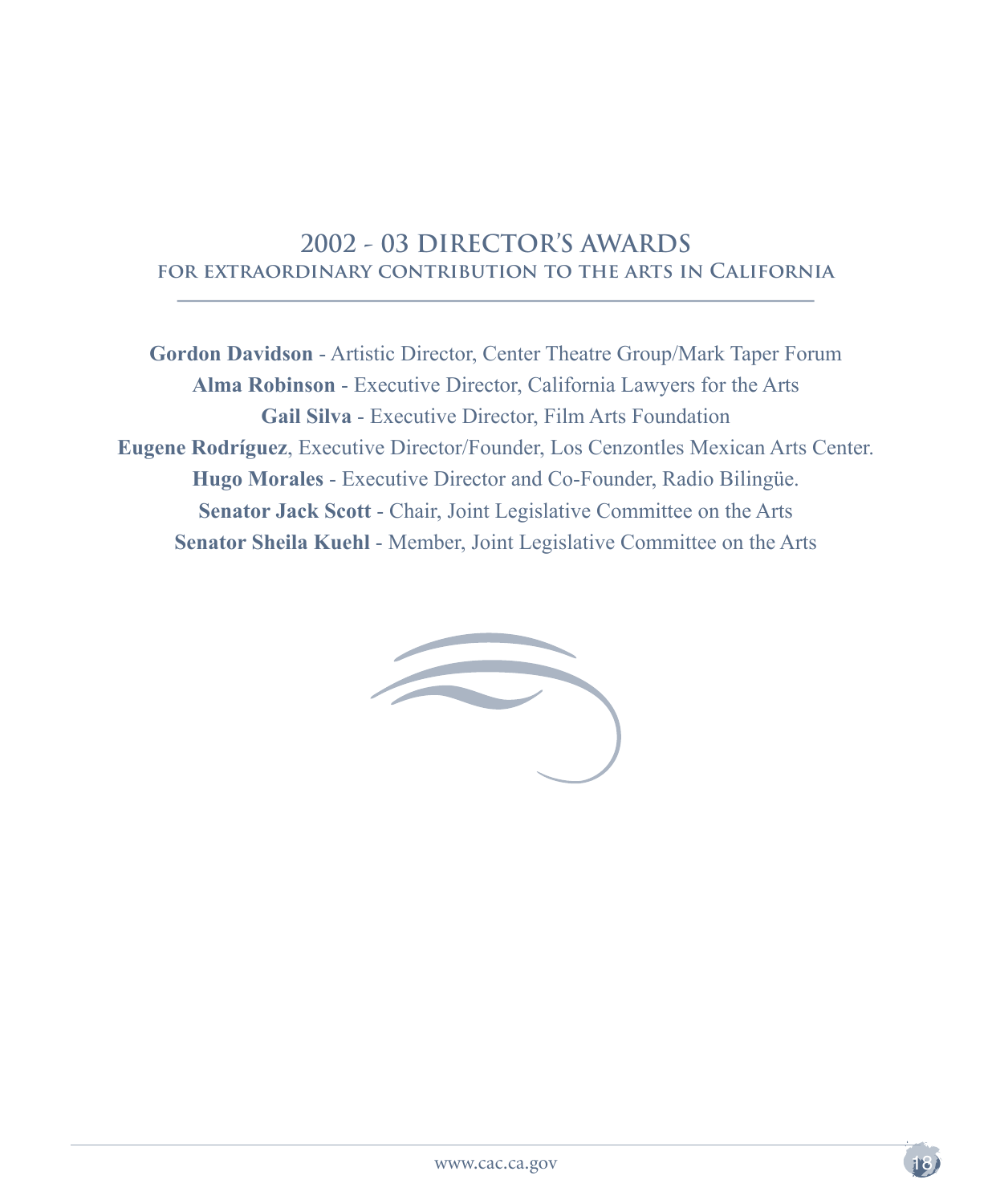













































## **CALIFORNIA ARTS COUNCIL STAFF**

|<br>|<br>| <sup>1</sup>Barry Hessenius, *Director*; <sup>2</sup>Juan Carrillo, *Chief of Programs*; <sup>3</sup>Lorenzo Hines, *Chief of* Administration; <sup>4</sup>Kathy Alley, <sup>5</sup>Lucero Arellano, <sup>6</sup>Tom Bergmann, <sup>7</sup>Wayne Cook, <sup>8</sup>Janet Cran, <sup>9</sup>Theresa D'Onofrio, <sup>10</sup>Richard Diaz, <sup>"</sup>Adam Gottlieb, <sup>12</sup>Scott Heckes - *Assistant Chief of Programs*, <sup>15</sup>Kristin Margolis, <sup>14</sup>Patricia Milich, <sup>15</sup>Lucy Mochizuki, <sup>16</sup>Pam Nowling, <sup>17</sup>Shirley Pang, <sup>17</sup>Josie S. Talamantez - *Assistant Chief of Programs*, <sup>18</sup>Ray Tatar, <sup>19</sup>Belinda Taylor, <sup>20</sup>Terry Walter. Student Assistant: Anne DeGovia

**we would like to thank these former staff members who contributed to the work of 2002-03**: Paul Minicucci, Deputy Director, Rita Brandes, Margo Cowan, Debbie Freeman, Theresa Harlan, Laurie Heller, Michelle Jones, Rob Lautz, Justin Lewis, Yolanda Perez, Cathy Phoenix, LeGrand Rogers, John Seto, Julie Shelton, Mark Webster, Tim Wilson. Student Assistants: Mike Artica, Nicole Barnes, Diego Carrillo, Miguel Cid, Marina Patiño, Julie Raney.